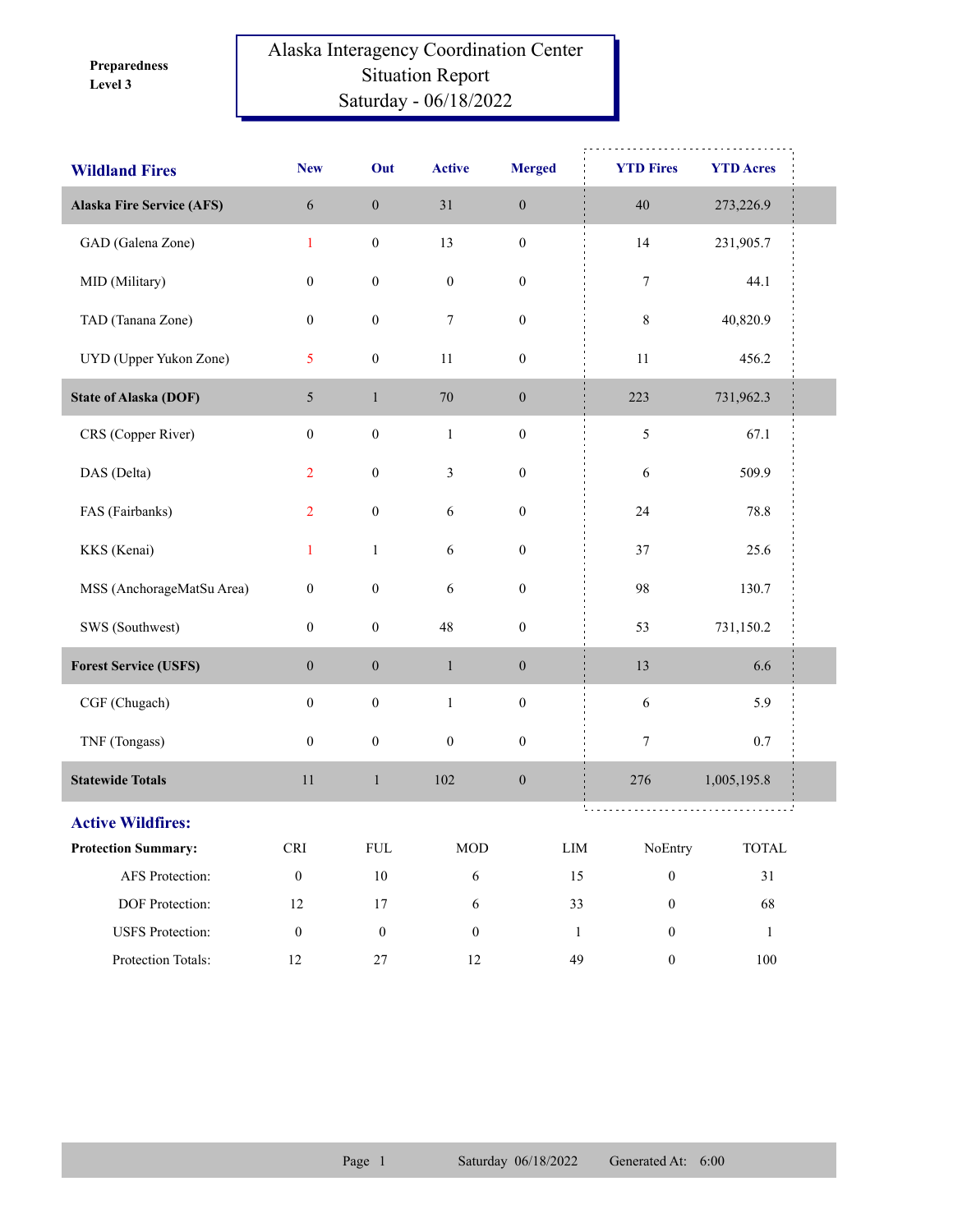## **Active Fires Status Summary**

|                         | Staffed           |                     | Unstaffed         |                     |  |
|-------------------------|-------------------|---------------------|-------------------|---------------------|--|
|                         | Contained $(S/C)$ | Uncontained $(S/U)$ | Contained $(U/C)$ | Uncontained $(U/U)$ |  |
| AFS Protection:         |                   |                     |                   | 19                  |  |
| <b>DOF</b> Protection:  |                   |                     | 20                | 42                  |  |
| <b>USFS</b> Protection: |                   |                     |                   |                     |  |
| Status Totals:          |                   |                     | 24                | 62                  |  |

| <b>Active Fires Acreage Summary</b> |                          |                |  |  |  |  |  |  |  |
|-------------------------------------|--------------------------|----------------|--|--|--|--|--|--|--|
|                                     | Acres                    | Acreage Change |  |  |  |  |  |  |  |
| 11 New                              | 725.6                    |                |  |  |  |  |  |  |  |
| 14 Staffed                          | 444,006.7                | 15,647.1       |  |  |  |  |  |  |  |
| 78 Monitor                          | 560,165.5                | 14,931.7       |  |  |  |  |  |  |  |
| 4 Prescribed                        | 66,432.0                 | 4,697.1        |  |  |  |  |  |  |  |
| 107 Fires                           | Total Acres: 1,071,329.8 |                |  |  |  |  |  |  |  |

## **Prescribed Fires**

|                          | <b>YTD</b> Fires | YTD Acres | New | Active | Out Yesterday |
|--------------------------|------------------|-----------|-----|--------|---------------|
| Military                 |                  | 66,414.0  |     |        |               |
| National Park Service    |                  | 0.1       |     |        |               |
| State of Alaska          | 4                | 599.1     |     |        |               |
| U.S. Forest Service      |                  | 18.0      |     |        |               |
| Fuels Management Totals: |                  | 67,031.2  |     | 4      |               |

## **Cause Summary For All Fires (Includes Merged Fires But Not Prescribed Fires)**

|        | Unknown: 2       | 69,953.6 Acres    |  |
|--------|------------------|-------------------|--|
|        | Human: $163$     | 1,122.0 Acres     |  |
|        | Lightning: 70    | 896,661.7 Acres   |  |
|        | Undetermined: 41 | 37,458.5 Acres    |  |
| Total: | 276              | 1,005,195.8 Acres |  |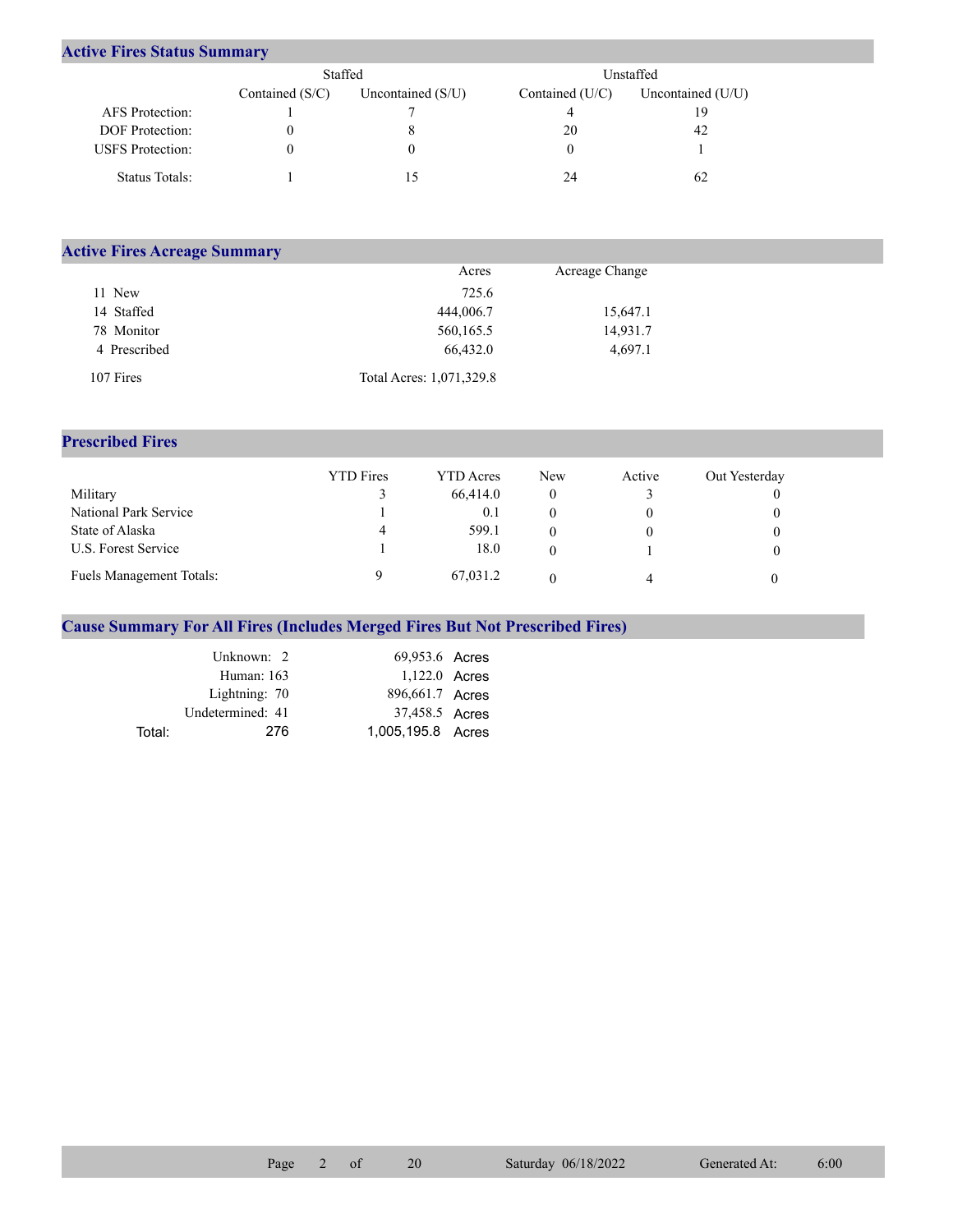| <b>New</b>                                         |            | Count: $11$        | Acres: 725.6 |                      |  |           |                  |  |
|----------------------------------------------------|------------|--------------------|--------------|----------------------|--|-----------|------------------|--|
| Daily Report From: 06/17<br>0.1 Acreage On $06/17$ |            |                    |              |                      |  |           |                  |  |
|                                                    |            | Lat: $64\,54.6800$ | Status: U/U  | Acres: $0.1$         |  |           | Option: Critical |  |
| 211303                                             |            | Lon: $14728.9000$  |              | Start Date: 06/17    |  | Area: FAS |                  |  |
|                                                    |            | Owner: Private     | Unit:        | <b>AKPRI-Private</b> |  |           |                  |  |
| 303                                                | Name: Esro |                    |              |                      |  |           | Cause: Human     |  |

AST reported smoke being sighted off Esro Rd. H-930 went over scene on their way back to base and confirmed the location of an unpermitted burn. Local VFD`s responded and confirmed fire out. Forestry units will follow up with the home owner as needed.

| Daily Report From: 06/17 |              |                   |             |                                        | 2.5 Acreage On $06/17$ |                  |
|--------------------------|--------------|-------------------|-------------|----------------------------------------|------------------------|------------------|
| POZ3                     |              | Lat: $6530.9183$  | Status: U/U | Acres: $2.5$                           |                        | Option: Limited  |
|                          |              | Lon: $14428.3317$ |             | Start Date: 06/17                      |                        | Area: UYD        |
| PDPOZ3                   | Owner: State |                   |             | Unit: AKDNS-AK Dept. Natural Resources |                        |                  |
| 302                      |              | Name: Medicine    |             |                                        |                        | Cause: Lightning |

Fire was first observed by J-17 enroute to Fire 297, and futher sized up by H-1CV. Fire is 2.5 acres, burning in tussock tundra in a valley bottom. Fire will be monitored by air as conditions allow.

| Daily Report From: 06/17 |              |                    |               |                                         | $0.1$ Acreage On $06/17$ |              |
|--------------------------|--------------|--------------------|---------------|-----------------------------------------|--------------------------|--------------|
|                          |              | Lat: $63\,51.8510$ | Status: $U/C$ | Acres: $0.1$                            | Option: Full             |              |
| 212301                   |              | Lon: $14506.2820$  |               | Start Date: 06/17                       | Area: DAS                |              |
|                          | Owner: State |                    | Unit:         | <b>AKDNS-AK Dept. Natural Resources</b> |                          |              |
| 301                      |              | Name: Shannon Rd   |               |                                         |                          | Cause: Human |
|                          |              |                    |               |                                         |                          |              |

City dispatch notified Forestry of a single tree leaning into a powerline. Three delta engines responded to the incident. Forestry units worked to secure the wildland in this area to ensure it was safe from potential new starts. GVEA responded to the incident to secure the powerline. Incident was called contained and controlled.

| Daily Report From: 06/17 |                    | 15.0 Acreage On 06/17 |                      |  |           |                  |
|--------------------------|--------------------|-----------------------|----------------------|--|-----------|------------------|
| POY1                     | Lat: $64\,53.8700$ | Status: U/U           | Acres: 15.0          |  |           | Option: Limited  |
|                          | Lon: 155 52.7817   |                       | Start Date: 06/17    |  | Area: GAD |                  |
| PDPOY1                   | Owner: ANCSA       | Unit:                 | AKDYN-Dovon, Limited |  |           |                  |
| 300                      | Name: Bear Creek   |                       |                      |  |           | Cause: Lightning |

Caravan 5AT reported the fire approximately 30 miles ENE of Galena. H-5AE was in the area on the 274 fire and responded to give us intel on the fire. It is reported to be burning in black spruce, 100% active, and running. It is moving westerly, approximately 15 acres and anticipated to grow more.

| Daily Report From: 06/17 |                   |             |                                            | 1.0 Acreage On $06/17$ |                  |
|--------------------------|-------------------|-------------|--------------------------------------------|------------------------|------------------|
| POX <sub>2</sub>         | Lat: $6606.6000$  | Status: U/U | Acres: $1.0$                               |                        | Option: Modified |
|                          | Lon: $14406.5817$ |             | Start Date: 06/17                          | Area: UYD              |                  |
| PDPOX2                   | Owner: USFWS      | Unit:       | AKYFR-Yukon Flats National Wildlife Refuge |                        |                  |
| 299                      | Name: Approximate |             |                                            |                        | Cause: Lightning |

The fire was reported by N9011N while conducting a fire detection flight. At the time of detection, the fire was reported as less than 1 acre, with about 50% of the perimeter active and a low spread rate. The fire was smoldering and creeping, with a single spruce tree torching. Winds were light out of the southwest. The fire is located in a flat, wet area of the Yukon Flats National Wildlife Refuge. A light helicopter with a bucket was deployed to suppress the fire. A squad of firefighters will arrive tomorrow to continue suppression and then mop-up.

| Daily Report From: 06/17 |              |                     |             |                                         | 5.0 Acreage On 06/17 |                  |
|--------------------------|--------------|---------------------|-------------|-----------------------------------------|----------------------|------------------|
| POX <sub>1</sub>         |              | Lat: $6608.7233$    | Status: U/U | Acres: $5.0$                            |                      | Option: Limited  |
|                          |              | Lon: $143\,43.6267$ |             | Start Date: 06/17                       | Area: UYD            |                  |
| PDPOX1                   | Owner: State |                     | Unit:       | <b>AKDNS-AK Dept. Natural Resources</b> |                      |                  |
| 298                      | Name: Big    |                     |             |                                         |                      | Cause: Lightning |

The fire was reported by N9011N, at the time of detection, the fire was approximately 5 acres, with an 80% active perimeter, creeping and backing in a flat area, with some open flame in hardwoods. Winds were light out of the southwest. The fire exhibited a low to moderate spread rate and will be monitored via aircraft as weather allows.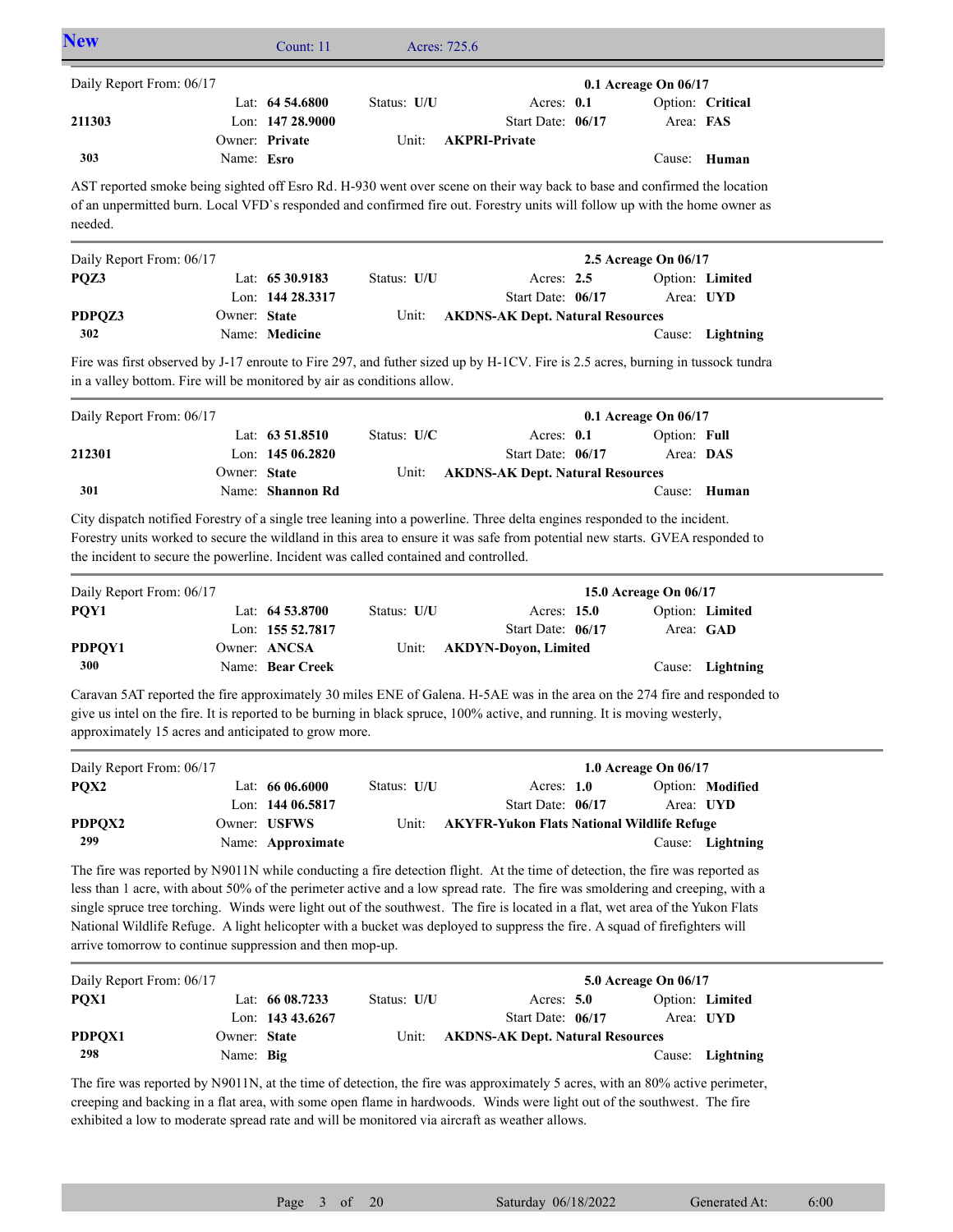| <b>New</b>                                                                                                                                                                                                                                                                                                                                                                                                                                                                                                                                                                                                                                                 |              | Count: 11                                                                  | Acres: 725.6                         |                                                                              |                                               |                                  |
|------------------------------------------------------------------------------------------------------------------------------------------------------------------------------------------------------------------------------------------------------------------------------------------------------------------------------------------------------------------------------------------------------------------------------------------------------------------------------------------------------------------------------------------------------------------------------------------------------------------------------------------------------------|--------------|----------------------------------------------------------------------------|--------------------------------------|------------------------------------------------------------------------------|-----------------------------------------------|----------------------------------|
| Daily Report From: 06/17<br>PQW9                                                                                                                                                                                                                                                                                                                                                                                                                                                                                                                                                                                                                           |              | Lat: 65 21.0583                                                            | Status: S/U                          | Acres: 0.3                                                                   | 0.3 Acreage On 06/17                          | Option: Limited                  |
| PDPQW9<br>297                                                                                                                                                                                                                                                                                                                                                                                                                                                                                                                                                                                                                                              | Owner: BLM   | Lon: 144 22.8417<br>Name: Birch Creek                                      | Personnel: 2<br>Unit:                | Start Date: 06/17<br><b>AKEID-Eastern Interior Field Office</b>              |                                               | Area: UYD<br>Cause: Lightning    |
| The fire was reported by 11N while conducting a fire detection flight. The fire was approximately 0.25 acres, with a 60% active<br>perimeter, creeping and smoldering in the middle 1/3 slope and inside of an older burned area. Due to the desire to protect<br>caribou habitat, the decision was made to extinguish the fire. J-17 deployed 2 smokejumpers. Suppression operations will<br>continue through the next operational period.                                                                                                                                                                                                                |              |                                                                            |                                      |                                                                              |                                               |                                  |
| Daily Report From: 06/17                                                                                                                                                                                                                                                                                                                                                                                                                                                                                                                                                                                                                                   |              |                                                                            |                                      |                                                                              | 1.5 Acreage On 06/17                          |                                  |
| 211296                                                                                                                                                                                                                                                                                                                                                                                                                                                                                                                                                                                                                                                     | Owner: State | Lat: $64\,42.3867$<br>Lon: 145 57.5617                                     | Status: U/U<br>Unit:                 | Acres: 1.5<br>Start Date: 06/17<br><b>AKDNS-AK Dept. Natural Resources</b>   | Area: FAS                                     | Option: Limited                  |
| 296                                                                                                                                                                                                                                                                                                                                                                                                                                                                                                                                                                                                                                                        |              | Name: Yukon Creek                                                          |                                      |                                                                              |                                               | Cause: Lightning                 |
| At 1500 UYT reported in a wildland fire just east of Ft. Wainwright. Fairbanks helicopter 930 repsonded to the incident and<br>found a 1.5 acre fire with no strutures threatened in a Limited suppression management area. The fire will be monitored.                                                                                                                                                                                                                                                                                                                                                                                                    |              |                                                                            |                                      |                                                                              |                                               |                                  |
| Daily Report From: 06/17<br>PQX <sub>0</sub><br>212295<br><b>PNPQX0</b><br>295                                                                                                                                                                                                                                                                                                                                                                                                                                                                                                                                                                             | Owner: State | Lat: $64\,20.6533$<br>Lon: $144, 57, 9800$<br>Name: Central Creek Airstrip | Status: S/U<br>Personnel: 8<br>Unit: | Acres: 500.0<br>Start Date: 06/17<br><b>AKDNS-AK Dept. Natural Resources</b> | 500.0 Acreage On 06/17<br>Area: DAS<br>Cause: | Option: Modified<br>Undetermined |
| At 1407 hours, Pogo mine reported a wildland fire by Central Creek airstrip. H-7NS responded and gave initial size of 5 acres<br>burning in black spruce. The fire is plotting in Modified suppression management option and it was determined that action<br>needed to be taken due to nearby structures. The Hooper Bay Squad of five and three other Delta Area Forestry firefighters<br>were shuttled by helicopter into the Goodpaster/Central Creek area to assess cabins and homes along the river and begin<br>structure protection operations. The Russian River Module are responding to assist and expected to arrive 6/18/22 by 1530<br>hours. |              |                                                                            |                                      |                                                                              |                                               |                                  |
| Daily Report From: 06/17                                                                                                                                                                                                                                                                                                                                                                                                                                                                                                                                                                                                                                   |              |                                                                            |                                      |                                                                              | 200.0 Acreage On 06/17                        |                                  |
| PQV8<br>PDPQV8                                                                                                                                                                                                                                                                                                                                                                                                                                                                                                                                                                                                                                             | Owner: BLM   | Lat: 67 05.9967<br>Lon: 147 49.7883                                        | Status: U/U<br>Unit:                 | Acres: 200.0<br>Start Date: 06/17<br><b>AKCYD-Central Yukon Field Office</b> |                                               | Option: Limited<br>Area: UYD     |
| 294                                                                                                                                                                                                                                                                                                                                                                                                                                                                                                                                                                                                                                                        |              | Name: Schilling Creek                                                      |                                      |                                                                              |                                               | Cause: Lightning                 |
| The fire was reported by N9011N while conducting a fire detection flight. At the time of detection, the fire was reported as<br>approximately 200 acres. Winds were out of the south 5-8 mph. The fire was active and exhibited isolated torching and<br>short-range spotting in black spruce and tundra. Fire personnel will continue monitoring the fire via aircraft as weather<br>allows.                                                                                                                                                                                                                                                              |              |                                                                            |                                      |                                                                              |                                               |                                  |
| Daily Report From: 06/17                                                                                                                                                                                                                                                                                                                                                                                                                                                                                                                                                                                                                                   |              |                                                                            |                                      |                                                                              | 0.1 Acreage On 06/17                          |                                  |
| 203293                                                                                                                                                                                                                                                                                                                                                                                                                                                                                                                                                                                                                                                     | Owner: State | Lat: 60 33.5983<br>Lon: 151 06.9600                                        | Status: Out 06/17<br>Unit:           | Acres: 0.1<br>Start Date: 06/17<br><b>AKDNS-AK Dept. Natural Resources</b>   |                                               | Option: Critical<br>Area: KKS    |
| 293                                                                                                                                                                                                                                                                                                                                                                                                                                                                                                                                                                                                                                                        | Name: Fern   |                                                                            |                                      |                                                                              |                                               | Cause: Human                     |
| Electrical hazard was called in from Kenai Fire Department. K-66 responded and found 3 powerlines down due to a truck<br>hitting them. There was a small patch of wildland involvement that was suppressed by SFD. DOF resources waited for lines<br>to be denergized before approaching. DOF resources found a 1x1 spot that had been smoldering. Fire was called contained,<br>controlled and out.                                                                                                                                                                                                                                                       |              |                                                                            |                                      |                                                                              |                                               |                                  |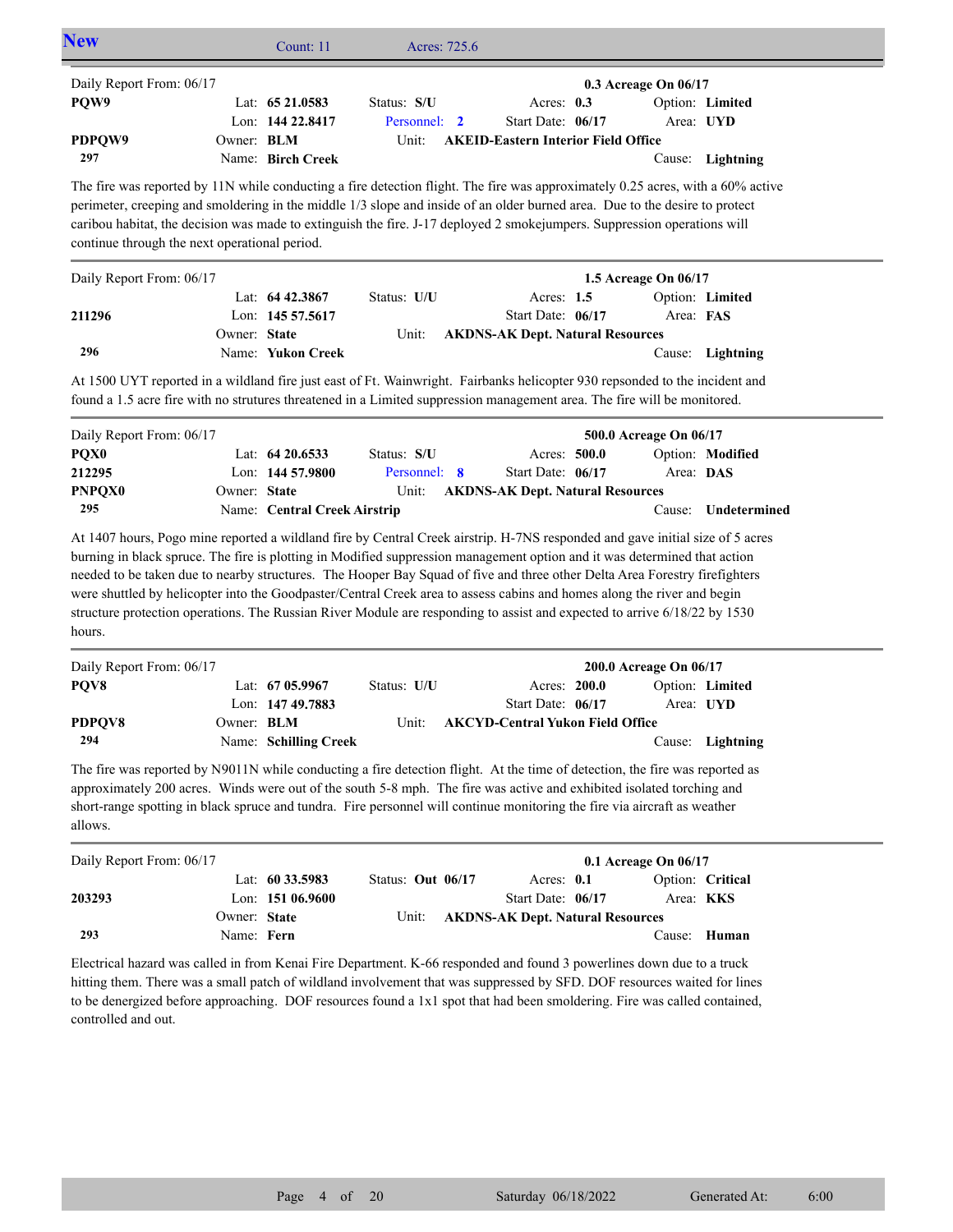| <b>Complexed</b>         |              | Count: 1           | Acres: $0.1$        |                                         |                          |                 |  |
|--------------------------|--------------|--------------------|---------------------|-----------------------------------------|--------------------------|-----------------|--|
| Daily Report From: 06/17 |              |                    | <b>Lime Complex</b> |                                         | $0.1$ Acreage On $06/17$ |                 |  |
| PQN6                     |              | Lat: $61\,34.2167$ | Status:'omple       | Acres: $0.1$                            |                          | Option: Limited |  |
| 204899                   |              | Lon: $15800.3833$  |                     | Start Date: $06/16$                     | Area: SWS                |                 |  |
| PNPQN6                   | Owner: State |                    | Unit:               | <b>AKDNS-AK Dept. Natural Resources</b> |                          |                 |  |
| 899                      |              | Name: Lime Complex |                     |                                         |                          | Cause: Human    |  |

AK IMT2 Black (IC Sanford) assumed command of the Lime Complex on June 16 at 0800. The following 18 fires within 21 million acres of the SW zone were combined to create the Lime Complex: Fire numbers 206, 239, and 240 are the only staffed fires at this time. The others are being assessed daily by aerial surveillance and satellite imagery. Aniak staging is being established to support current and future resources assigned to the fires. Please see the additional narratives for individual fire status updates.

Total acres reported for the 18 fires is 425,905.

188 Hook Creek

189 Nushagak River

190 South Lime Lake

- 197 Gagarhah River
- 198 Stony River
- 205 Upper Talarik
- 206 Aghaluk Mountain
- 207 Maka Creek
- 216 Telaquana River
- 228 Swift River
- 239 Pike Creek
- 240 Koktuli River
- 244 Door Mountain
- 245 Kiknik
- 246 Titnuk Creek
- 247 Dummy Creek
- 273 Door Creek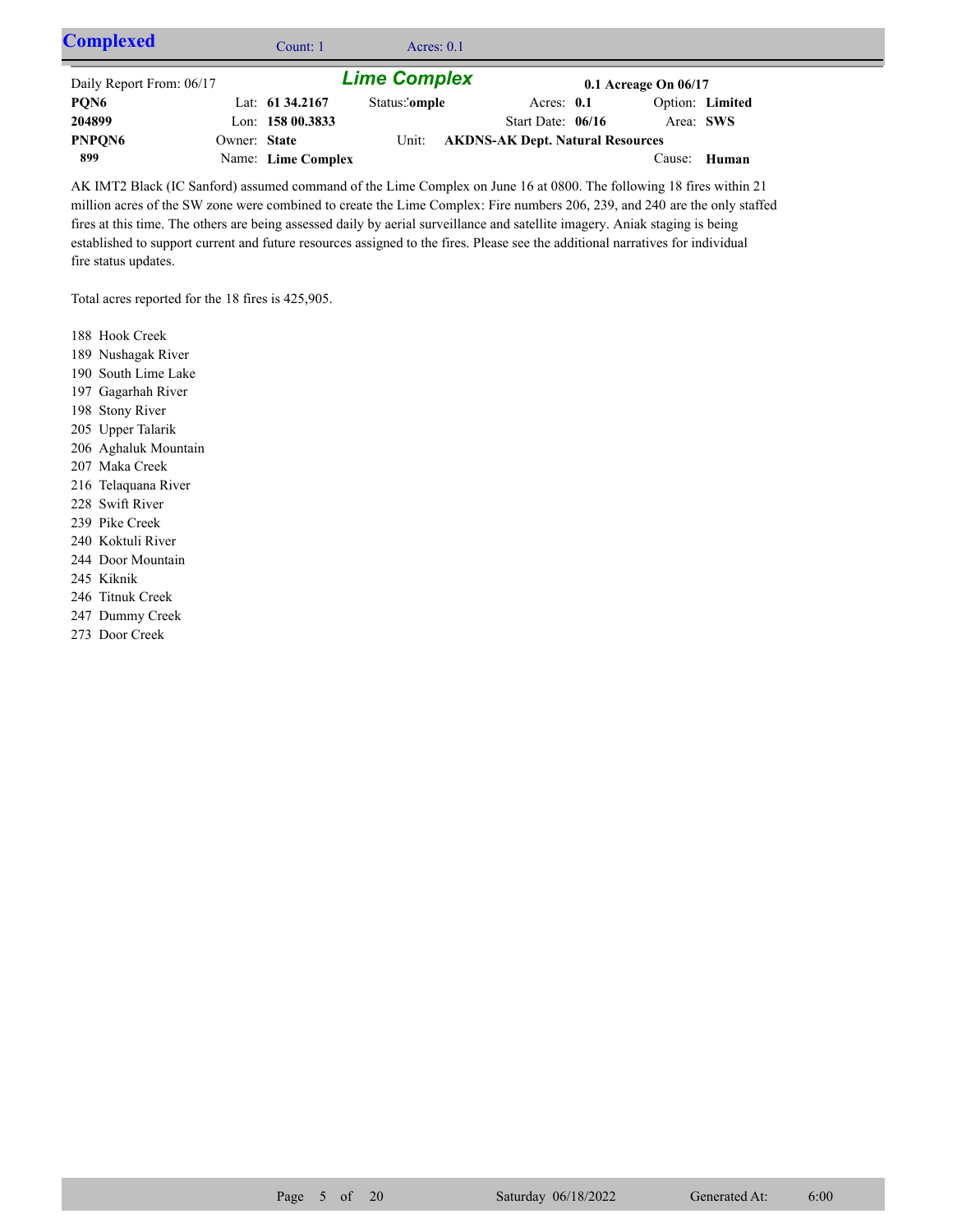| <b>Staffed</b>                                                                                                                                                                                                                                                                                                                                      |                   | Count: 14           | Acres: 444,006.7 |    |                                           |                | Acreage Change: 15,647.1                             |                                                   |  |
|-----------------------------------------------------------------------------------------------------------------------------------------------------------------------------------------------------------------------------------------------------------------------------------------------------------------------------------------------------|-------------------|---------------------|------------------|----|-------------------------------------------|----------------|------------------------------------------------------|---------------------------------------------------|--|
| Daily Report From: 06/17                                                                                                                                                                                                                                                                                                                            |                   |                     |                  |    |                                           |                |                                                      | No Acreage Change Since 06/16                     |  |
| PQR9                                                                                                                                                                                                                                                                                                                                                |                   | Lat: $6509.4600$    | Status: S/U      |    | Acres: $0.5$                              |                | Option: Full                                         |                                                   |  |
| 211291                                                                                                                                                                                                                                                                                                                                              |                   | Lon: 148 09.6600    | Personnel: 16    |    | Start Date: 06/16                         |                | Area: FAS                                            |                                                   |  |
| PNPQR9                                                                                                                                                                                                                                                                                                                                              | Owner: State      |                     | Unit:            |    | <b>AKDNS-AK Dept. Natural Resources</b>   |                |                                                      |                                                   |  |
| 291                                                                                                                                                                                                                                                                                                                                                 |                   | Name: Aggie Creek 2 |                  |    |                                           |                |                                                      | Cause: Lightning                                  |  |
| Fairbanks 1 crew continued fire suppression efforts and began to grid, securing the entirety of the perimeter.                                                                                                                                                                                                                                      |                   |                     |                  |    |                                           |                |                                                      |                                                   |  |
| Daily Report From: 06/17                                                                                                                                                                                                                                                                                                                            |                   |                     |                  |    |                                           |                |                                                      | 0.1 Acreage Change Since 06/16                    |  |
| PQR8                                                                                                                                                                                                                                                                                                                                                |                   | Lat: 67 42.7183     | Status: S/C      |    | Acres: 2.9                                |                | Option: Full                                         |                                                   |  |
|                                                                                                                                                                                                                                                                                                                                                     |                   | Lon: $14517.0167$   | Personnel: 8     |    | Start Date: 06/16                         |                |                                                      | Area: UYD                                         |  |
| PDPQR8                                                                                                                                                                                                                                                                                                                                              |                   | Owner: ANCSA        | Unit:            |    |                                           |                | <b>AKVLN-Venetie Indian And Neets Ai Corporation</b> |                                                   |  |
| 290                                                                                                                                                                                                                                                                                                                                                 |                   | Name: Winter Trail  |                  |    |                                           |                |                                                      | Cause: Lightning                                  |  |
| All visible areas of smoke have been extingiushed. Personnel will do one final grid before demobilizing around noon 6/18.                                                                                                                                                                                                                           |                   |                     |                  |    |                                           |                |                                                      |                                                   |  |
| Daily Report From: 06/17                                                                                                                                                                                                                                                                                                                            |                   |                     |                  |    |                                           |                |                                                      | 4.1 Acreage Change Since 06/16                    |  |
| PQM2                                                                                                                                                                                                                                                                                                                                                |                   | Lat: $6509.4667$    | Status: S/U      |    | Acres: 64.1                               |                | Option: Full                                         |                                                   |  |
| 211284                                                                                                                                                                                                                                                                                                                                              |                   | Lon: 148 12.6833    | Personnel: 100   |    | Start Date: 06/15                         |                | Area: FAS                                            |                                                   |  |
| PNPQM2                                                                                                                                                                                                                                                                                                                                              | Owner: State      |                     | Unit:            |    | <b>AKDNS-AK Dept. Natural Resources</b>   |                |                                                      |                                                   |  |
| 284                                                                                                                                                                                                                                                                                                                                                 |                   | Name: Aggie Creek   |                  |    |                                           |                |                                                      | Cause: Lightning                                  |  |
| remain staffed and uncontained.<br>Daily Report From: 06/17<br>PQL7                                                                                                                                                                                                                                                                                 |                   | Lat: 64 58.3267     | Status: S/U      |    | Acres: $1.3$                              |                |                                                      | No Acreage Change Since 06/16<br>Option: Modified |  |
| 231282                                                                                                                                                                                                                                                                                                                                              |                   | Lon: 151 06.2817    | Personnel: 4     |    | Start Date: 06/15                         |                | Area: TAD                                            |                                                   |  |
| PDPQL7                                                                                                                                                                                                                                                                                                                                              | Owner: State      |                     | Unit:            |    | <b>AKDNS-AK Dept. Natural Resources</b>   |                |                                                      |                                                   |  |
| 282                                                                                                                                                                                                                                                                                                                                                 | Name: Bean        |                     |                  |    |                                           |                |                                                      | Cause: Lightning                                  |  |
| Firefighters continued mop up. Demobilization is scheduled for 6/18.                                                                                                                                                                                                                                                                                |                   |                     |                  |    |                                           |                |                                                      |                                                   |  |
| Daily Report From: 06/17                                                                                                                                                                                                                                                                                                                            |                   |                     |                  |    |                                           |                |                                                      | No Acreage Change Since 06/16                     |  |
| PP9J                                                                                                                                                                                                                                                                                                                                                |                   | Lat: 65 03.5100     | Status: S/U      |    |                                           | Acres: 2,247.3 |                                                      | Option: Limited                                   |  |
|                                                                                                                                                                                                                                                                                                                                                     |                   | Lon: 155 14.0050    | Personnel: 6     |    | Start Date: 06/13                         |                |                                                      | Area: GAD                                         |  |
| PDPP9J                                                                                                                                                                                                                                                                                                                                              | Owner: <b>BLM</b> |                     | Unit:            |    | <b>AKCYD-Central Yukon Field Office</b>   |                |                                                      |                                                   |  |
| 274                                                                                                                                                                                                                                                                                                                                                 |                   | Name: Melozitna     |                  |    |                                           |                |                                                      | Cause: Lightning                                  |  |
| Some precipitation received on west section line. Tied in on W side around the back of the cabin, saw line and plumbed it<br>and hit all the hot spots. 54E saw torching in some areas, creeping and smoldering along with hot spots found in back of W<br>slough. Looking at Monday mid day for demobilization.                                    |                   |                     |                  |    |                                           |                |                                                      |                                                   |  |
| Daily Report From: 06/17                                                                                                                                                                                                                                                                                                                            |                   |                     |                  |    |                                           |                |                                                      | 0.6 Acreage Change Since 06/16                    |  |
| PP4C                                                                                                                                                                                                                                                                                                                                                |                   | Lat: 65 44.4240     | Status: S/U      |    | Acres: 17.6                               |                | Option: Full                                         |                                                   |  |
| 232259                                                                                                                                                                                                                                                                                                                                              |                   | Lon: 144 14.0880    | Personnel:       | 46 | Start Date: 06/09                         |                |                                                      | Area: UYD                                         |  |
| PDPP4C                                                                                                                                                                                                                                                                                                                                              |                   | Owner: ANCSA        | Unit:            |    | <b>AKDHCN-Danzhit Hanlaii Corporation</b> |                |                                                      |                                                   |  |
| 259                                                                                                                                                                                                                                                                                                                                                 |                   | Name: Bolgen Creek  |                  |    |                                           |                |                                                      | Cause: Human                                      |  |
| Personnel continued to grid and look for heat within the fire perimeter. Gridding and mop up within the fire perimeter and<br>edge continue tomorrow. A UAS module arrived on the fire today to help locate hot spots near the fires edge and pockets of<br>heat on the interior. Tentative demobilization for all resources is planned for Sunday. |                   |                     |                  |    |                                           |                |                                                      |                                                   |  |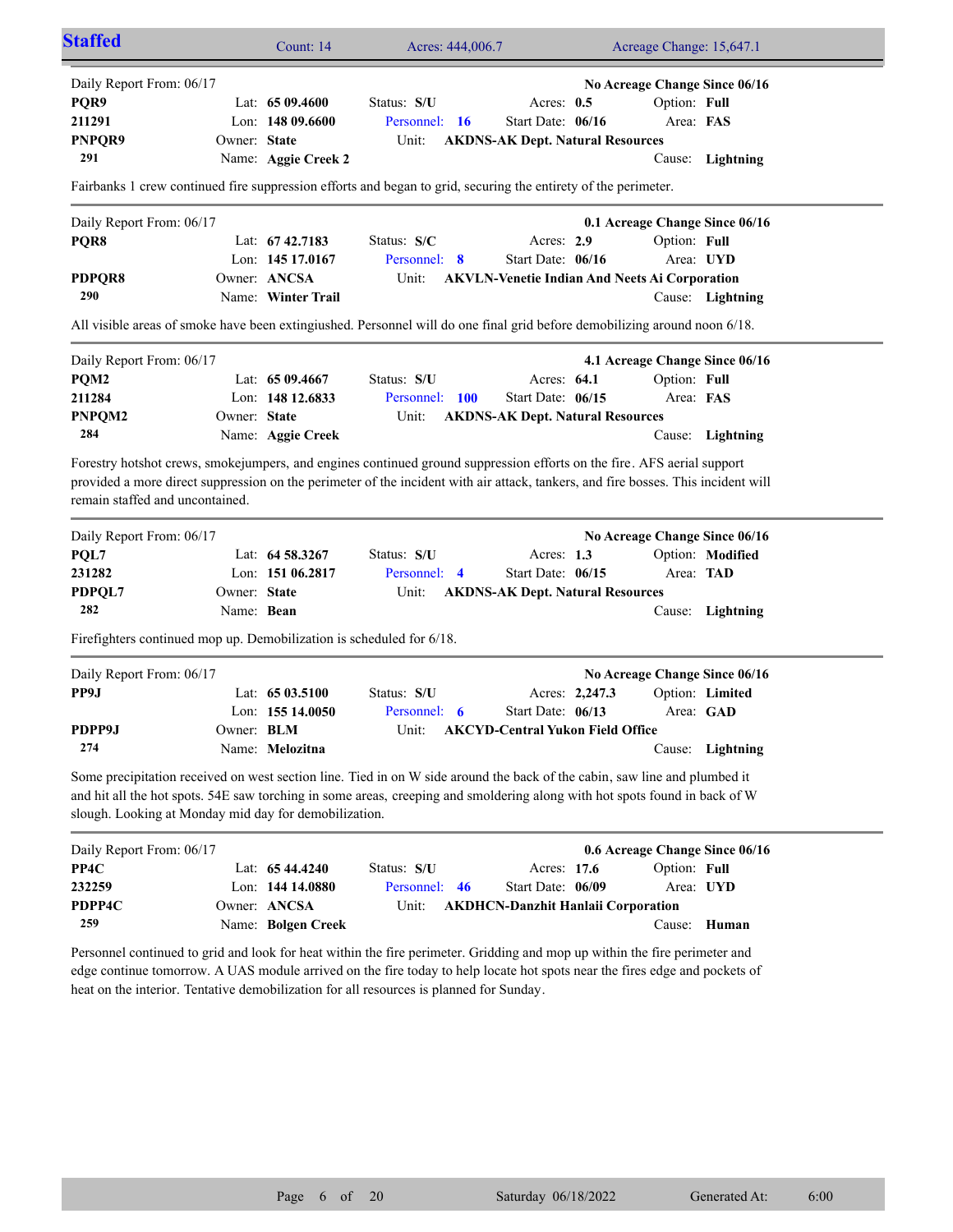| <b>Staffed</b>                                                                                                                                                                                                                                                                                                                                            |              | Count: 14                                                                  | Acres: 444,006.7                      |                                                                 |                  | Acreage Change: 15,647.1 |                                                                       |  |  |
|-----------------------------------------------------------------------------------------------------------------------------------------------------------------------------------------------------------------------------------------------------------------------------------------------------------------------------------------------------------|--------------|----------------------------------------------------------------------------|---------------------------------------|-----------------------------------------------------------------|------------------|--------------------------|-----------------------------------------------------------------------|--|--|
| Daily Report From: 06/17<br>PP3C<br>232252<br>PDPP3C<br>252                                                                                                                                                                                                                                                                                               |              | Lat: $6617.0400$<br>Lon: 154 06.8217<br>Owner: ANCSA<br>Name: Batztoa Lake | Status: S/U<br>Personnel: 42<br>Unit: | Acres: 88.0<br>Start Date: 06/09<br><b>AKDYN-Doyon, Limited</b> |                  | Area: TAD                | No Acreage Change Since 06/16<br>Option: Modified<br>Cause: Lightning |  |  |
| Fire personnel reported cloudy skies this morning, with light showers, but no significant precipitation. The skies became<br>partly sunny in the afternoon. The fire is cold at the edge, with interior heat mostly in white spruce. The Vale IHC completed<br>a lot of saw work. Fire personnel will grid the fire tomorrow.                             |              |                                                                            |                                       |                                                                 |                  |                          |                                                                       |  |  |
| Daily Report From: 06/17                                                                                                                                                                                                                                                                                                                                  |              |                                                                            |                                       |                                                                 |                  |                          | No Acreage Change Since 06/16                                         |  |  |
| 204240                                                                                                                                                                                                                                                                                                                                                    | Owner: State | Lat: $59\,53.7000$<br>Lon: $15605.4833$                                    | Status: S/U<br>Personnel: 12          | Start Date: 06/08                                               | Acres: 55,454.0  |                          | Option: Limited<br>Area: SWS                                          |  |  |
| 240                                                                                                                                                                                                                                                                                                                                                       |              | Name: Koktuli River                                                        | Unit:                                 | <b>AKDNS-AK Dept. Natural Resources</b>                         |                  |                          | Cause: Lightning                                                      |  |  |
| 1/3 to 1/2 mile movement of the perimeter. Structure protection where able. Assessing more structures. Fire is burning in<br>favorable slope and fuel continuity.                                                                                                                                                                                         |              |                                                                            |                                       |                                                                 |                  |                          |                                                                       |  |  |
| Daily Report From: 06/17                                                                                                                                                                                                                                                                                                                                  |              |                                                                            |                                       |                                                                 |                  |                          | No Acreage Change Since 06/16                                         |  |  |
| 204234                                                                                                                                                                                                                                                                                                                                                    | Owner: State | Lat: 61 13.6550<br>Lon: 159 20.5733                                        | Status: S/U<br>Personnel: 4           | Start Date: 06/07                                               | Acres: 15,376.0  | Area: SWS                | Option: Limited                                                       |  |  |
| 234                                                                                                                                                                                                                                                                                                                                                       |              | Name: Sawpit Creek                                                         | Unit:                                 | <b>AKDNS-AK Dept. Natural Resources</b>                         |                  | Cause:                   | Undetermined                                                          |  |  |
| A recon of the fire was completed, the fire has a 5% active perimeter. One interior smoke was identified. Structure assessment<br>and structure assessment plans continue to be made.                                                                                                                                                                     |              |                                                                            |                                       |                                                                 |                  |                          |                                                                       |  |  |
| Daily Report From: 06/17                                                                                                                                                                                                                                                                                                                                  |              |                                                                            |                                       |                                                                 |                  |                          | 616.6 Acreage Change Since 06/16                                      |  |  |
| PP9N                                                                                                                                                                                                                                                                                                                                                      |              | Lat: 63 17.6040                                                            | Status: S/U                           |                                                                 | Acres: 22,246.3  | Option: Full             |                                                                       |  |  |
| 204220<br><b>PNPP9N</b>                                                                                                                                                                                                                                                                                                                                   | Owner: State | Lon: 154 44.0240                                                           | Personnel: 25<br>Unit:                | Start Date: 06/07<br><b>AKDNS-AK Dept. Natural Resources</b>    |                  |                          | Area: SWS                                                             |  |  |
| 220                                                                                                                                                                                                                                                                                                                                                       |              | Name: Submarine Creek                                                      |                                       |                                                                 |                  |                          | Cause: Lightning                                                      |  |  |
| Mop up continued at the Nixon Fork Mine site, one 20x20 spot was identified and extinguished. Hose lay was put in place for<br>potential burn operations in pockets of green. The Yukon Crew at Medfra worked on structure protection for outlying<br>structures, building saw line and putting in hose lay. Acreage increase due to updated gis mapping. |              |                                                                            |                                       |                                                                 |                  |                          |                                                                       |  |  |
| Daily Report From: 06/17                                                                                                                                                                                                                                                                                                                                  |              |                                                                            |                                       |                                                                 |                  |                          | No Acreage Change Since 06/16                                         |  |  |
| PP6W<br>204206<br><b>PNPP6W</b>                                                                                                                                                                                                                                                                                                                           | Owner: State | Lat: 61 34.2167<br>Lon: 158 00.3833                                        | Status: S/U<br>Personnel: 57<br>Unit: | Start Date: 06/06<br><b>AKDNS-AK Dept. Natural Resources</b>    | Acres: 106,513.0 |                          | Option: Limited<br>Area: SWS                                          |  |  |
| 206                                                                                                                                                                                                                                                                                                                                                       |              | Name: Aghaluk Mountain                                                     |                                       |                                                                 |                  |                          | Cause: Lightning                                                      |  |  |
| Smoke jumpers were picked up off the fire today. Resources are currently assessing structures and initiating structure<br>protection where appropriate. Minimal fire behavior observed.                                                                                                                                                                   |              |                                                                            |                                       |                                                                 |                  |                          |                                                                       |  |  |
| Daily Report From: 06/17                                                                                                                                                                                                                                                                                                                                  |              |                                                                            |                                       |                                                                 |                  |                          | 9,254.7 Acreage Change Since 06/16                                    |  |  |
| 204202                                                                                                                                                                                                                                                                                                                                                    |              | Lat: 62 44.1500<br>Lon: 156 35.7500                                        | Status: S/U<br>Personnel: 18          | Start Date: 06/06                                               | Acres: 42,254.7  |                          | Option: Limited<br>Area: SWS                                          |  |  |
| 202                                                                                                                                                                                                                                                                                                                                                       | Owner: State | Name: Fourth of July Creek                                                 | Unit:                                 | <b>AKDNS-AK Dept. Natural Resources</b>                         |                  |                          | Cause: Lightning                                                      |  |  |
| Fire personnel completed 300-foot grid of the interior and 10-foot sweep has been completed in the black. Several smokes<br>were identified within 5 feet of the perimeter. Mop up begins tomorrow.                                                                                                                                                       |              |                                                                            |                                       |                                                                 |                  |                          |                                                                       |  |  |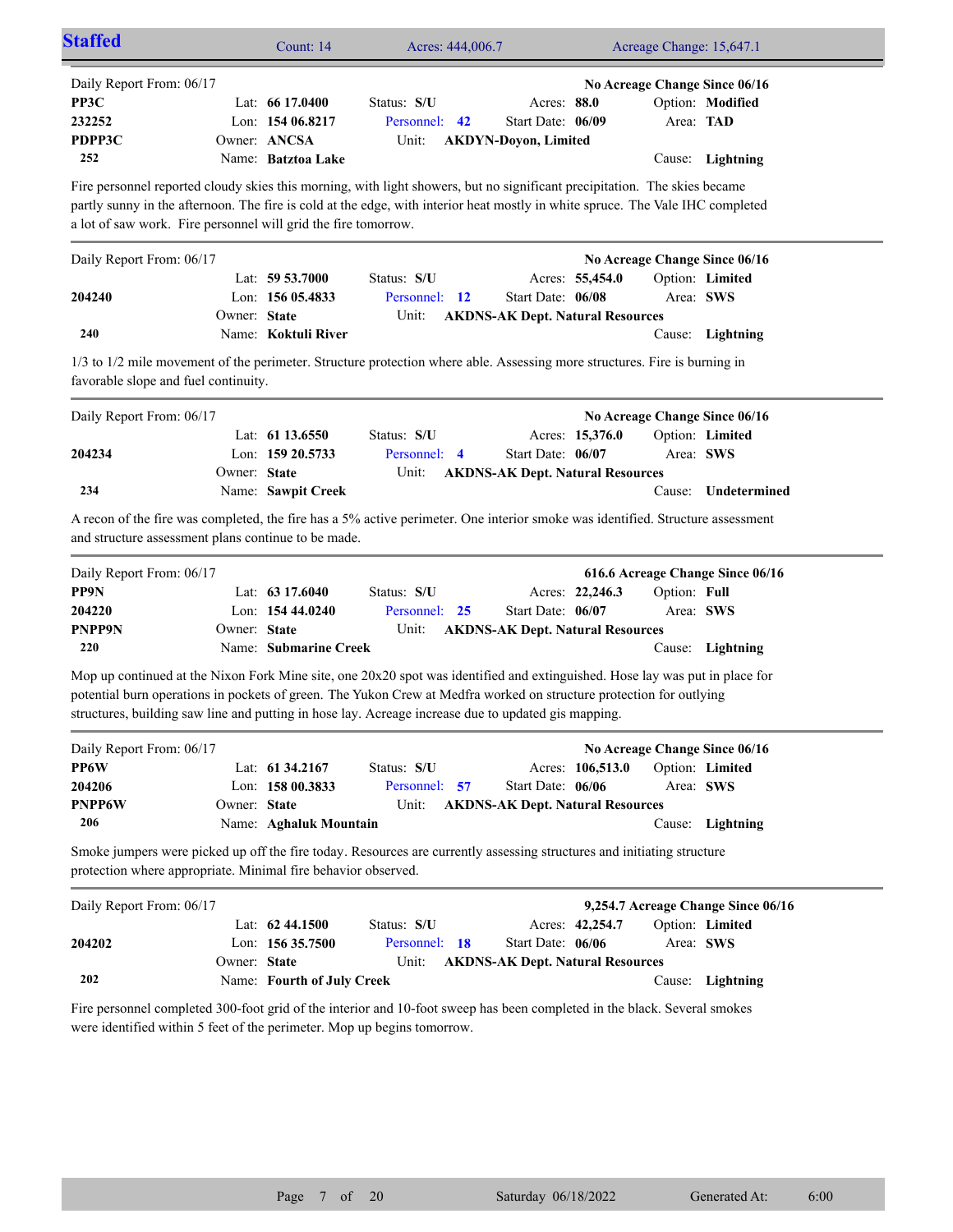| <b>Staffed</b>           |              | Count: 14          | Acres: 444,006.7                                                                                                                                                                                                                                                                                                                                                            | Acreage Change: 15,647.1                          |                  |                  |                                    |  |
|--------------------------|--------------|--------------------|-----------------------------------------------------------------------------------------------------------------------------------------------------------------------------------------------------------------------------------------------------------------------------------------------------------------------------------------------------------------------------|---------------------------------------------------|------------------|------------------|------------------------------------|--|
| Daily Report From: 06/17 |              |                    |                                                                                                                                                                                                                                                                                                                                                                             |                                                   |                  |                  | No Acreage Change Since 06/16      |  |
| PPM <sub>5</sub>         |              | Lat: $63\,40.6433$ | Status: S/U                                                                                                                                                                                                                                                                                                                                                                 |                                                   | Acres: 40,699.0  | Option: Limited  |                                    |  |
| 231185                   |              | Lon: 153 34.3383   | Personnel: 17                                                                                                                                                                                                                                                                                                                                                               | Start Date: $06/05$                               |                  | Area: <b>TAD</b> |                                    |  |
| PDPPM5                   | Owner: State |                    | Unit:                                                                                                                                                                                                                                                                                                                                                                       | <b>AKDNS-AK Dept. Natural Resources</b>           |                  |                  |                                    |  |
| 185                      |              | Name: Hog Butte    |                                                                                                                                                                                                                                                                                                                                                                             |                                                   |                  | Cause:           | Lightning                          |  |
| tomorrow.                |              |                    | Fire personnel observed sunny skies today, with temperatures in the low 70s and relative humidities around 30. N309VS<br>conducted a reconnaissance mission. Fire activity was light along the river corridor, but there was some torching in the<br>north. Fire personnel removed hoselays from the northeast corner today, and will continue removing additional hoselays |                                                   |                  |                  |                                    |  |
| Daily Report From: 06/17 |              |                    |                                                                                                                                                                                                                                                                                                                                                                             |                                                   |                  |                  | 5,771.0 Acreage Change Since 06/16 |  |
| PN6K                     |              | Lat: $62\,21.9500$ | Status: S/U                                                                                                                                                                                                                                                                                                                                                                 |                                                   | Acres: 159,042.0 | Option: Limited  |                                    |  |
| 232160                   |              | Lon: 162 47.9633   | Personnel: 241                                                                                                                                                                                                                                                                                                                                                              | Start Date: 05/31                                 |                  | Area: GAD        |                                    |  |
| PDPN6K                   |              | Owner: USFWS       | Unit:                                                                                                                                                                                                                                                                                                                                                                       | <b>AKYDR-Yukon Delta National Wildlife Refuge</b> |                  |                  |                                    |  |

Cause: **Lightning**

Fire activity is much reduced with multiple days of high RH and some rain last night and today. There are several areas on the perimeter with slow fire progression today.

Name: **East Fork**

**160**

6/18 planned actions: On the southeastern flank, mop up and patrol line down to the east fork of the Andreafsky River. Allotment and structure assessment continues northeast of Pilot Station. Personnel will prepn allotments/cabins directly north of the fire. Assessments of structures and allotments along the Yukon River.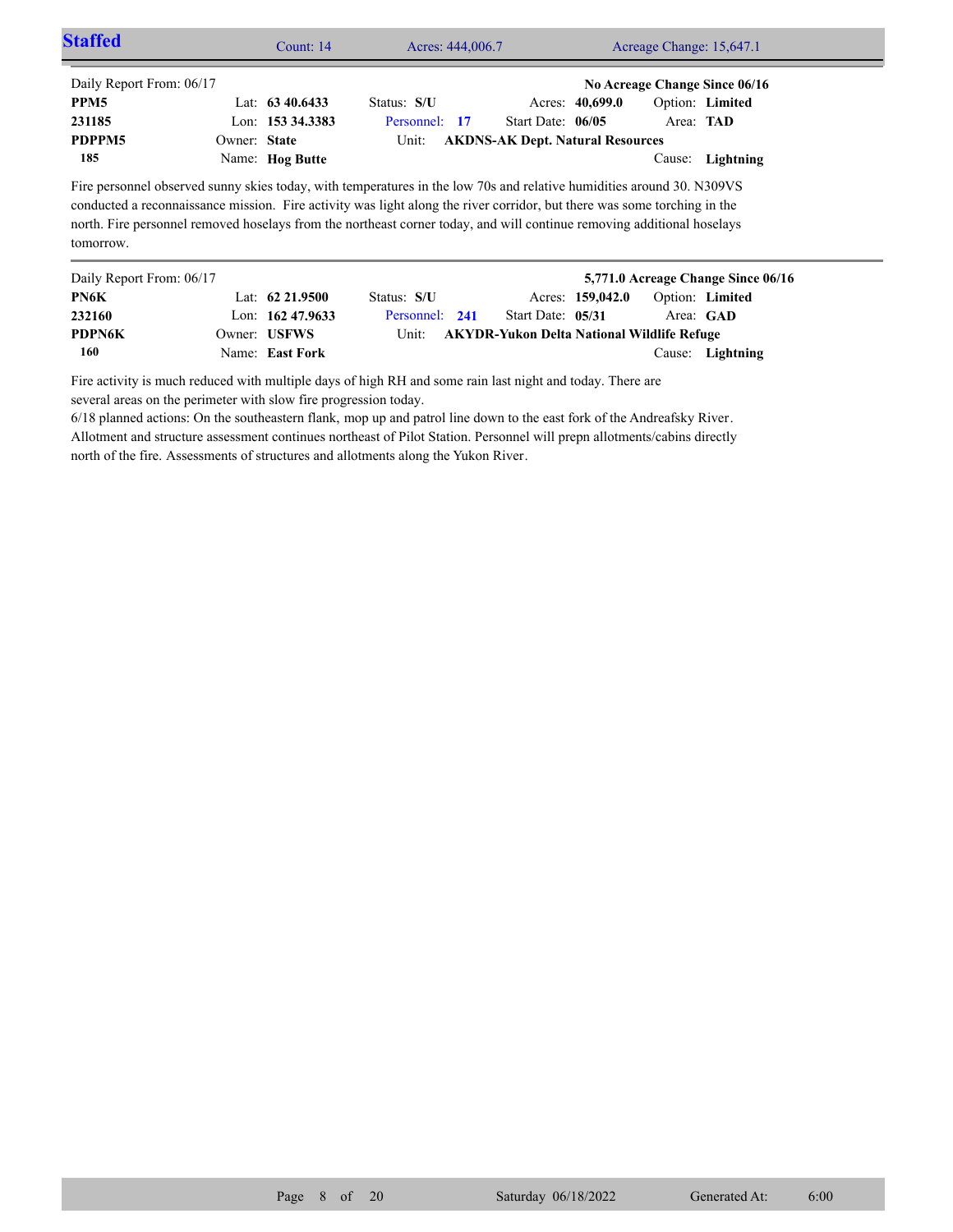| <b>Monitor</b>                                          |                   | Count: 78                              |             | Acres: 560,165.5                                                                                                                                                                                                    |              | Acreage Change: 14,902.9      |                                  |
|---------------------------------------------------------|-------------------|----------------------------------------|-------------|---------------------------------------------------------------------------------------------------------------------------------------------------------------------------------------------------------------------|--------------|-------------------------------|----------------------------------|
| updated.                                                |                   |                                        |             | These fires are currently in monitor status. Monitoring schedules are based on defined timeframes, but are<br>dependent on available resources, and weather conditions. When monitoring occurs, information will be |              |                               |                                  |
| Last Report: 06/16                                      |                   |                                        |             |                                                                                                                                                                                                                     |              | 0.1 Acreage On 06/16          |                                  |
|                                                         |                   | Lat: $60\,30.3280$                     | Status: U/C | Acres: $0.1$                                                                                                                                                                                                        |              |                               | Option: Critical                 |
| 203292                                                  |                   | Lon: 150 57.6780                       |             | Start Date: 06/16                                                                                                                                                                                                   |              |                               | Area: KKS                        |
|                                                         |                   | Owner: Private                         | Unit:       | <b>AKPRI-Private</b>                                                                                                                                                                                                |              |                               |                                  |
| 292                                                     |                   | Name: Green Grass                      |             |                                                                                                                                                                                                                     |              |                               | Cause: Human                     |
| Daily Report From: 06/17                                |                   |                                        |             |                                                                                                                                                                                                                     |              | No Acreage Change Since 06/16 |                                  |
|                                                         |                   | Lat: 61 37.9800                        | Status: U/C | Acres: 2.4                                                                                                                                                                                                          |              |                               | Option: Critical                 |
| 201289                                                  |                   | Lon: $14947.4300$                      |             | Start Date: 06/16                                                                                                                                                                                                   |              |                               | Area: MSS                        |
|                                                         |                   | Owner: Private                         | Unit:       | <b>AKPRI-Private</b>                                                                                                                                                                                                |              |                               |                                  |
| 289                                                     |                   | Name: Armstrong                        |             |                                                                                                                                                                                                                     |              | Cause:                        | Undetermined                     |
| monitoring and gridding. The fire will be checked 6/18. |                   |                                        |             | All hose pulled, the green has been gridded. No additional spots found. Looking at 7areas of interior heat from patrol                                                                                              |              |                               |                                  |
| Daily Report From: 06/17                                |                   |                                        |             |                                                                                                                                                                                                                     |              |                               | 195.0 Acreage Change Since 06/16 |
| PQP5                                                    |                   | Lat: $6710.0867$                       | Status: U/U |                                                                                                                                                                                                                     | Acres: 200.0 |                               | Option: Limited                  |
|                                                         |                   | Lon: 149 18.4500                       |             | Start Date: 06/16                                                                                                                                                                                                   |              |                               | Area: UYD                        |
| PDPQP5                                                  | Owner: <b>BLM</b> |                                        | Unit:       | <b>AKCYD-Central Yukon Field Office</b>                                                                                                                                                                             |              |                               |                                  |
| 288                                                     |                   | Name: Boatman                          |             |                                                                                                                                                                                                                     |              |                               | Cause: Lightning                 |
| Last Report: 06/16<br>PQP <sub>2</sub>                  |                   | Lat: 61 34.6267                        | Status: U/C | Acres: $0.2$                                                                                                                                                                                                        |              | 0.2 Acreage On 06/16          | Option: Critical                 |
| 201287                                                  |                   | Lon: $14949.0133$                      |             | Start Date: 06/16                                                                                                                                                                                                   |              |                               | Area: MSS                        |
| 287                                                     |                   | Owner: Private<br>Name: Peaceful Place | Unit:       | <b>AKPRI-Private</b>                                                                                                                                                                                                |              | Cause:                        | Undetermined                     |
|                                                         |                   |                                        |             |                                                                                                                                                                                                                     |              |                               |                                  |
| Last Report: 06/16<br>PQP4                              |                   | Lat: 62 06.1690                        | Status: U/C | Acres: 0.3                                                                                                                                                                                                          |              | No Acreage Change Since 06/15 | Option: Critical                 |
| 201286                                                  |                   | Lon: 150 02.8040                       |             | Start Date: 06/15                                                                                                                                                                                                   |              |                               | Area: MSS                        |
| PNPQP4                                                  |                   | Owner: Private                         | Unit:       | <b>AKPRI-Private</b>                                                                                                                                                                                                |              |                               |                                  |
| 286                                                     |                   | Name: Old Montana Creek Road           |             |                                                                                                                                                                                                                     |              |                               | Cause: Human                     |
| Last Report: 06/16                                      |                   |                                        |             |                                                                                                                                                                                                                     |              | No Acreage Change Since 06/15 |                                  |
| PQM5                                                    |                   | Lat: $5958.0970$                       | Status: U/U | Acres: $1.0$                                                                                                                                                                                                        |              | Option: Full                  |                                  |
| 204285                                                  |                   | Lon: 162 54.6430                       |             | Start Date: 06/09                                                                                                                                                                                                   |              |                               | Area: SWS                        |
| PNPQM5                                                  |                   | Owner: ANCSA                           | Unit:       | <b>AKVLN-Qemirtalet Coast Corporation</b>                                                                                                                                                                           |              |                               |                                  |
| 285                                                     |                   | Name: Kongiganak Dump                  |             |                                                                                                                                                                                                                     |              |                               | Cause: Human                     |
| Last Report: 06/15                                      |                   |                                        |             |                                                                                                                                                                                                                     |              | 0.7 Acreage On 06/15          |                                  |
| PQM1                                                    |                   | Lat: 65 11.3130                        | Status: U/U | Acres: 0.7                                                                                                                                                                                                          |              |                               | Option: Limited                  |
| 211283                                                  |                   | Lon: 146 49.0800                       |             | Start Date: 06/15                                                                                                                                                                                                   |              |                               | Area: FAS                        |
| PNPQM1                                                  | Owner: State      |                                        | Unit:       | <b>AKDNS-AK Dept. Natural Resources</b>                                                                                                                                                                             |              |                               |                                  |
| 283                                                     |                   | Name: MP 54 Steese Hwy                 |             |                                                                                                                                                                                                                     |              |                               | Cause: Lightning                 |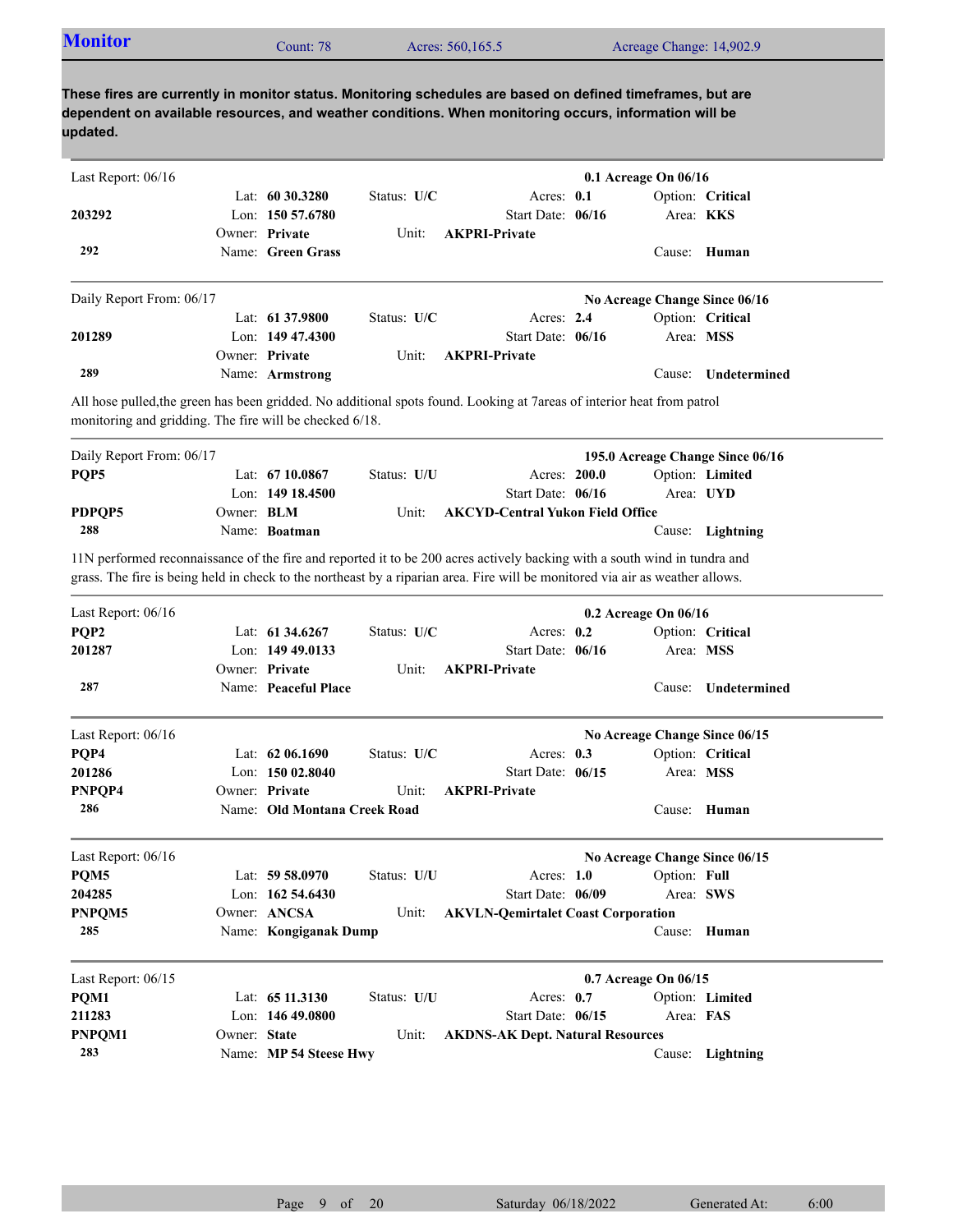| <b>Monitor</b> | Count: 78 | Acres: 560,165.5 | Acreage Change: 14,902.9 |
|----------------|-----------|------------------|--------------------------|
|                |           |                  |                          |

| Last Report: 06/15       |              |                          |             |                                                                                                     | 1.5 Acreage Change Since 06/14 |                     |
|--------------------------|--------------|--------------------------|-------------|-----------------------------------------------------------------------------------------------------|--------------------------------|---------------------|
|                          |              | Lat: $6000.6960$         | Status: U/C | Acres: 1.8                                                                                          |                                | Option: Critical    |
| 203279                   |              | Lon: 151 41.7290         |             | Start Date: 06/14                                                                                   |                                | Area: KKS           |
|                          | Owner: State |                          | Unit:       | <b>AKDNS-AK Dept. Natural Resources</b>                                                             |                                |                     |
| 279                      |              | Name: Berussa            |             |                                                                                                     |                                | Cause: Human        |
| Last Report: 06/14       |              |                          |             |                                                                                                     | 0.5 Acreage On 06/14           |                     |
| PQB <sub>2</sub>         |              | Lat: 64 53.8910          | Status: U/U | Acres: $0.5$                                                                                        |                                | Option: Critical    |
| 211278                   |              | Lon: 147 40.9130         |             | Start Date: 06/14                                                                                   | Area: FAS                      |                     |
|                          |              | Owner: Private           | Unit:       | <b>AKPRI-Private</b>                                                                                |                                |                     |
| 278                      |              | Name: Valley View        |             |                                                                                                     |                                | Cause: Human        |
| Daily Report From: 06/17 |              |                          |             |                                                                                                     | No Acreage Change Since 06/16  |                     |
|                          |              | Lat: $61\,01.6500$       | Status: U/U | Acres: 2,402.0                                                                                      |                                | Option: Limited     |
| 204273                   |              | Lon: 156 12.2833         |             | Start Date: 06/12                                                                                   |                                | Area: SWS           |
|                          | Owner: State |                          | Unit:       | <b>AKDNS-AK Dept. Natural Resources</b>                                                             |                                |                     |
| 273                      |              | Name: Door Creek         |             |                                                                                                     |                                | Cause: Lightning    |
|                          |              |                          |             | Fire made a decent push overnight. The fire moved about a mile and a half pushing towards fire 244. |                                |                     |
| Last Report: 06/12       |              |                          |             |                                                                                                     | No Acreage Change Since 06/11  |                     |
| PP6R                     |              | Lat: 65 33.4248          | Status: U/U | Acres: $1.0$                                                                                        |                                | Option: Limited     |
| 231269                   |              | Lon: $14505.4000$        |             | Start Date: 06/11                                                                                   |                                | Area: UYD           |
| <b>PDPP6R</b>            | Owner: State |                          | Unit:       | <b>AKDNS-AK Dept. Natural Resources</b>                                                             |                                |                     |
| 269                      |              | Name: Bedrock            |             |                                                                                                     |                                | Cause: Human        |
| Last Report: 06/16       |              |                          |             |                                                                                                     | 0.3 Acreage Change Since 06/14 |                     |
| PP9G                     |              | Lat: 60 56.9700          | Status: U/U | Acres: 0.8                                                                                          |                                | Option: Limited     |
| 000264                   |              | Lon: 149 40.9980         |             | Start Date: 06/05                                                                                   | Area: CGF                      |                     |
| P0PP9G                   | Owner: USFS  |                          | Unit:       | <b>AKCGF-Chugach National Forest</b>                                                                |                                |                     |
| 264                      |              | Name: Halfway Island     |             |                                                                                                     | Cause:                         | Undetermined        |
| Last Report: 06/10       |              |                          |             |                                                                                                     | 0.1 Acreage On 06/10           |                     |
|                          |              | Lat: $59\,49.3750$       | Status: U/C | Acres: 0.1                                                                                          |                                | Option: Critical    |
| 203263                   |              | Lon: 151 39.4720         |             | Start Date: 06/10                                                                                   | Area: <b>KKS</b>               |                     |
|                          |              | Owner: Private           |             | Unit: AKPRI-Private                                                                                 |                                |                     |
| 263                      |              | Name: Sary Su            |             |                                                                                                     |                                | Cause: Human        |
| Last Report: 06/11       |              |                          |             |                                                                                                     | No Acreage Change Since 06/10  |                     |
| PP7R                     |              | Lat: 62 16.5334          | Status: U/U | Acres: 629.1                                                                                        |                                | Option: Limited     |
| 204261                   |              | Lon: 164 24.2833         |             | Start Date: 06/10                                                                                   |                                | Area: SWS           |
| PNPP7R                   |              | Owner: USFWS             | Unit:       | <b>AKYDR-Yukon Delta National Wildlife Refuge</b>                                                   |                                |                     |
| 261                      |              | Name: Ponglevik River    |             |                                                                                                     |                                | Cause: Undetermined |
| Last Report: 06/15       |              |                          |             |                                                                                                     | No Acreage Change Since 06/09  |                     |
|                          |              | Lat: $63\,36.1750$       | Status: U/U | Acres: 44.9                                                                                         |                                | Option: Modified    |
| 204260                   |              | Lon: 153 45.5380         |             | Start Date: 06/09                                                                                   |                                | Area: SWS           |
|                          | Owner: State |                          | Unit:       | <b>AKDNS-AK Dept. Natural Resources</b>                                                             |                                |                     |
| 260                      |              | Name: Hardscrabble Creek |             |                                                                                                     | Cause:                         | Undetermined        |
|                          |              |                          |             |                                                                                                     |                                |                     |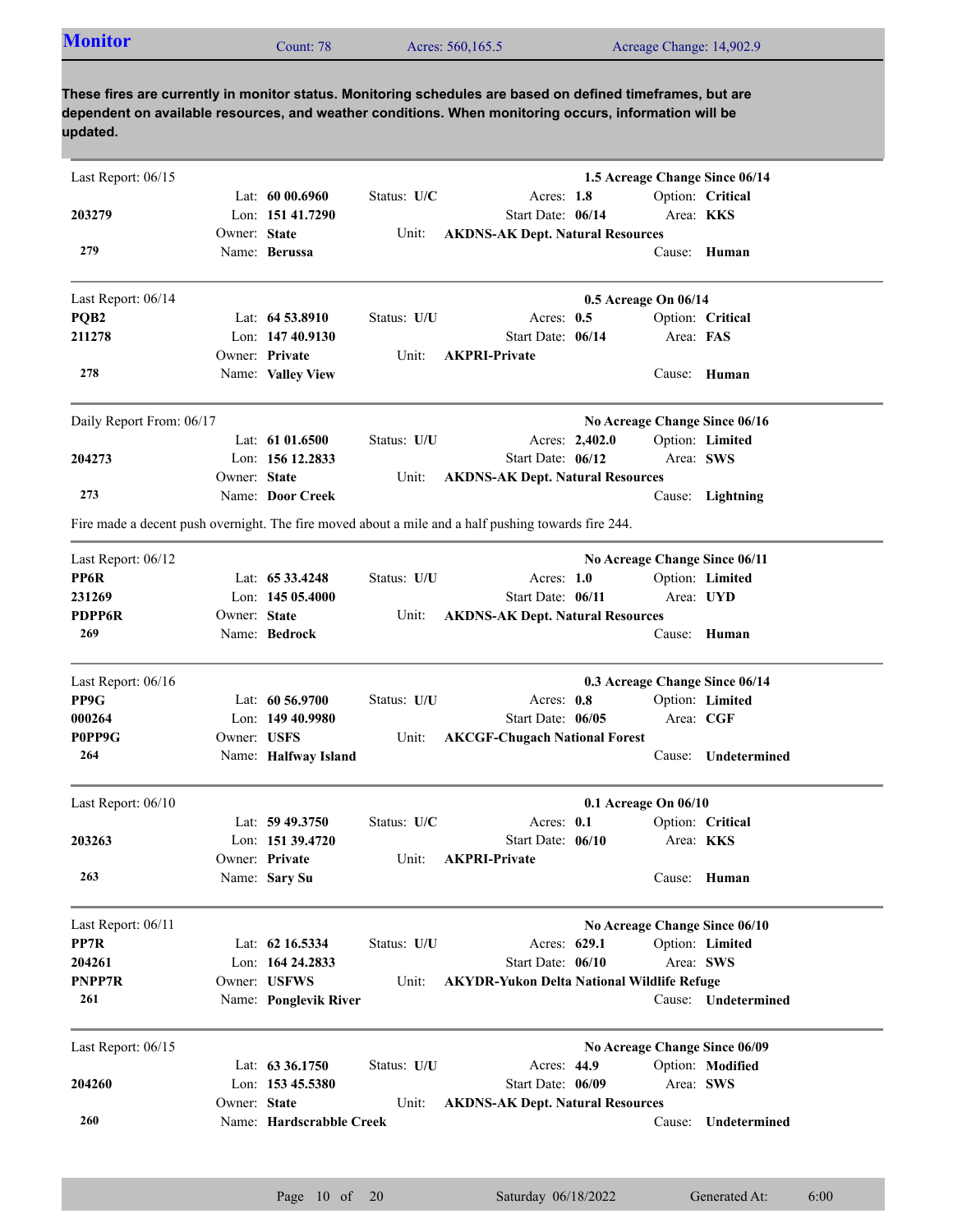| <b>Monitor</b> | Count: 78 | Acres: 560,165.5 | Acreage Change: 14,902.9 |
|----------------|-----------|------------------|--------------------------|
|                |           |                  |                          |

| Last Report: 06/16       |              |                       |             |                                                                                                                                                                                                                                   |                 |                      | No Acreage Change Since 06/09      |
|--------------------------|--------------|-----------------------|-------------|-----------------------------------------------------------------------------------------------------------------------------------------------------------------------------------------------------------------------------------|-----------------|----------------------|------------------------------------|
| PP4B                     |              | Lat: $6017.5110$      | Status: U/U | Acres: 419.5                                                                                                                                                                                                                      |                 |                      | Option: Limited                    |
| 204258                   |              | Lon: $16020.4020$     |             | Start Date: 06/09                                                                                                                                                                                                                 |                 | Area: SWS            |                                    |
| PNPP4B                   |              | Owner: USFWS          | Unit:       | <b>AKYDR-Yukon Delta National Wildlife Refuge</b>                                                                                                                                                                                 |                 |                      |                                    |
| 258                      |              | Name: Fork Creek      |             |                                                                                                                                                                                                                                   |                 |                      | Cause: Lightning                   |
| Last Report: 06/09       |              |                       |             |                                                                                                                                                                                                                                   |                 | 0.1 Acreage On 06/09 |                                    |
| <b>PP38</b>              |              | Lat: 63 02.2752       | Status: U/U | Acres: 0.1                                                                                                                                                                                                                        |                 | Option: Full         |                                    |
|                          |              | Lon: $163332.4420$    |             | Start Date: 06/09                                                                                                                                                                                                                 |                 |                      | Area: GAD                          |
| PDPP38                   |              | Owner: Private        | Unit:       | <b>AKPRI-Private</b>                                                                                                                                                                                                              |                 |                      |                                    |
| 257                      |              | Name: Kulmogon Slough |             |                                                                                                                                                                                                                                   |                 | Cause:               | <b>Unknown</b>                     |
| Daily Report From: 06/17 |              |                       |             |                                                                                                                                                                                                                                   |                 |                      | 6,897.5 Acreage Change Since 06/15 |
| <b>PP37</b>              |              | Lat: 62 35.3667       | Status: U/U |                                                                                                                                                                                                                                   | Acres: 69,953.5 |                      | Option: Limited                    |
|                          |              | Lon: 163 27.9650      |             | Start Date: 06/09                                                                                                                                                                                                                 |                 |                      | Area: GAD                          |
| PNPP37                   |              | Owner: USFWS          | Unit:       | <b>AKYDR-Yukon Delta National Wildlife Refuge</b>                                                                                                                                                                                 |                 |                      |                                    |
| 256                      |              | Name: Apoon Pass      |             |                                                                                                                                                                                                                                   |                 |                      | Cause: Unknown                     |
|                          |              |                       |             |                                                                                                                                                                                                                                   |                 |                      |                                    |
|                          |              |                       |             | The Apoon Pass Fire was reported to be active on the SW and NW portions of the fire. The NW portion was pushing<br>towards two native allotments and Fire Bosses were requested to assist ground personnel with point protection. |                 |                      |                                    |
| Daily Report From: 06/17 |              |                       |             |                                                                                                                                                                                                                                   |                 |                      | No Acreage Change Since 06/08      |
| PP <sub>2N</sub>         |              | Lat: 59 28.4333       | Status: U/U | Acres: 569.8                                                                                                                                                                                                                      |                 |                      | Option: Limited                    |
| 204249                   |              | Lon: $15930.7333$     |             | Start Date: 06/08                                                                                                                                                                                                                 |                 |                      | Area: SWS                          |
| PNPP2N                   |              | Owner: USFWS          | Unit:       | <b>AKTGR-Togiak National Wildlife Refuge</b>                                                                                                                                                                                      |                 |                      |                                    |
| 249                      |              | Name: Ongivinuk River |             |                                                                                                                                                                                                                                   |                 | Cause:               | Lightning                          |
|                          |              |                       |             | N208W flew recon on fire 249. The fire had a 0% active perimeter with no smoke visible.                                                                                                                                           |                 |                      |                                    |
| Daily Report From: 06/17 |              |                       |             |                                                                                                                                                                                                                                   |                 |                      | No Acreage Change Since 06/08      |
| PP2M                     |              | Lat: $5918.5500$      | Status: U/U | Acres: 331.1                                                                                                                                                                                                                      |                 |                      | Option: Limited                    |
| 204248                   |              | Lon: 159 25.2167      |             | Start Date: 06/08                                                                                                                                                                                                                 |                 | Area: SWS            |                                    |
| PNPP2M                   |              | Owner: USFWS          | Unit:       | <b>AKTGR-Togiak National Wildlife Refuge</b>                                                                                                                                                                                      |                 |                      |                                    |
| 248                      |              | Name: Ongoke River    |             |                                                                                                                                                                                                                                   |                 | Cause:               | Undetermined                       |
|                          |              |                       |             | N208W completed recon of fire 248. The fire had a 0% active perimeter with no smoke visible.                                                                                                                                      |                 |                      |                                    |
| Last Report: 06/16       |              |                       |             |                                                                                                                                                                                                                                   |                 |                      | -0.7 Acreage Change Since 06/08    |
|                          |              | Lat: 60 29.1000       | Status: U/U | Acres: 178.0                                                                                                                                                                                                                      |                 |                      | Option: Limited                    |
| 204247                   |              | Lon: 155 13.5000      |             | Start Date: 06/08                                                                                                                                                                                                                 |                 | Area: SWS            |                                    |
|                          | Owner: State |                       | Unit:       | <b>AKDNS-AK Dept. Natural Resources</b>                                                                                                                                                                                           |                 |                      |                                    |
| 247                      |              | Name: Dummy Creek     |             |                                                                                                                                                                                                                                   |                 |                      | Cause: Lightning                   |
| Daily Report From: 06/17 |              |                       |             |                                                                                                                                                                                                                                   |                 |                      | No Acreage Change Since 06/16      |
|                          |              | Lat: 60 48.0000       | Status: U/U |                                                                                                                                                                                                                                   | Acres: 37,211.0 |                      | Option: Limited                    |
| 204246                   |              | Lon: 157 00.9167      |             | Start Date: 06/08                                                                                                                                                                                                                 |                 | Area: SWS            |                                    |
|                          | Owner: State |                       | Unit:       | <b>AKDNS-AK Dept. Natural Resources</b>                                                                                                                                                                                           |                 |                      |                                    |
| 246                      |              | Name: Titnuk Creek    |             |                                                                                                                                                                                                                                   |                 |                      | Cause: Lightning                   |

Minimal fire behavior observed.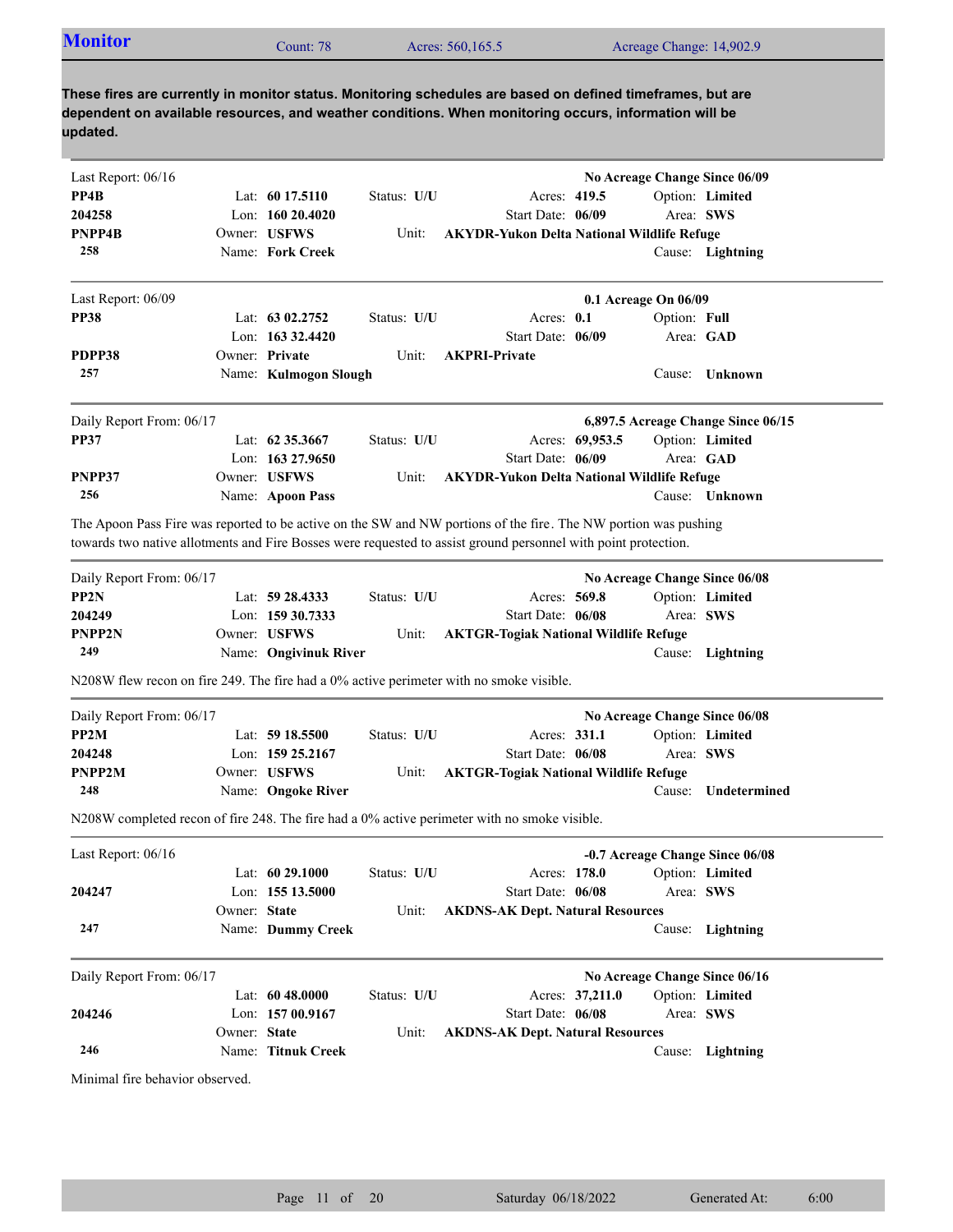| <b>Monitor</b>                                                                                                                                                                                                                  |              | Count: 78            |             | Acres: 560,165.5                        |                              |              | Acreage Change: 14,902.9         |
|---------------------------------------------------------------------------------------------------------------------------------------------------------------------------------------------------------------------------------|--------------|----------------------|-------------|-----------------------------------------|------------------------------|--------------|----------------------------------|
| These fires are currently in monitor status. Monitoring schedules are based on defined timeframes, but are<br>dependent on available resources, and weather conditions. When monitoring occurs, information will be<br>updated. |              |                      |             |                                         |                              |              |                                  |
| Daily Report From: 06/17                                                                                                                                                                                                        |              |                      |             |                                         |                              |              | No Acreage Change Since 06/16    |
|                                                                                                                                                                                                                                 |              | Lat: $60\,53.5000$   | Status: U/U |                                         | Acres: 39,448.0              |              | Option: Limited                  |
| 204245                                                                                                                                                                                                                          |              | Lon: 157 13.0833     |             | Start Date: 06/08                       |                              |              | Area: SWS                        |
|                                                                                                                                                                                                                                 | Owner: State |                      | Unit:       | <b>AKDNS-AK Dept. Natural Resources</b> |                              |              |                                  |
| 245                                                                                                                                                                                                                             |              | Name: Kiknik         |             |                                         |                              |              | Cause: Lightning                 |
| Minimal fire behavior observed.                                                                                                                                                                                                 |              |                      |             |                                         |                              |              |                                  |
| Daily Report From: 06/17                                                                                                                                                                                                        |              |                      |             |                                         |                              |              | -3.0 Acreage Change Since 06/16  |
|                                                                                                                                                                                                                                 |              | Lat: 61 09.7500      | Status: U/U |                                         | Acres: 28,591.0              |              | Option: Limited                  |
| 204244                                                                                                                                                                                                                          |              | Lon: $15605.1833$    |             | Start Date: 06/08                       |                              |              | Area: SWS                        |
|                                                                                                                                                                                                                                 | Owner: State |                      | Unit:       | <b>AKDNS-AK Dept. Natural Resources</b> |                              |              |                                  |
| 244                                                                                                                                                                                                                             |              | Name: Door Mountain  |             |                                         |                              |              | Cause: Lightning                 |
| Decent movement on all sides of the fire. Fire has potential for active fire behavior.                                                                                                                                          |              |                      |             |                                         |                              |              |                                  |
| Last Report: 06/11                                                                                                                                                                                                              |              |                      |             |                                         |                              |              | -23.9 Acreage Change Since 06/10 |
| PP2L                                                                                                                                                                                                                            |              | Lat: 66 08.9250      | Status: U/C |                                         | Acres: 326.1                 |              | Option: Limited                  |
| 232243                                                                                                                                                                                                                          |              | Lon: $15636.9067$    |             | Start Date: 06/08                       |                              |              | Area: GAD                        |
| PDPP2L                                                                                                                                                                                                                          | Owner: BLM   |                      | Unit:       | <b>AKCYD-Central Yukon Field Office</b> |                              |              |                                  |
| 243                                                                                                                                                                                                                             |              | Name: Tom Cook       |             |                                         |                              |              | Cause: Lightning                 |
| Daily Report From: 06/17                                                                                                                                                                                                        |              |                      |             |                                         |                              |              | 4.0 Acreage Change Since 06/16   |
| PP7Z                                                                                                                                                                                                                            |              | Lat: 59 52.7000      | Status: U/U |                                         | Acres: 39,576.0              |              | Option: Limited                  |
| 204239                                                                                                                                                                                                                          |              | Lon: $15615.0500$    |             | Start Date: 06/08                       |                              |              | Area: SWS                        |
| PNPP7Z                                                                                                                                                                                                                          | Owner: State |                      | Unit:       | <b>AKDNS-AK Dept. Natural Resources</b> |                              |              |                                  |
| 239                                                                                                                                                                                                                             |              | Name: Pike Creek     |             |                                         |                              |              | Cause: Lightning                 |
| See narrative for fire 240 as well as personnel assigned.                                                                                                                                                                       |              |                      |             |                                         |                              |              |                                  |
| Daily Report From: 06/17                                                                                                                                                                                                        |              |                      |             |                                         |                              |              | No Acreage Change Since 06/16    |
|                                                                                                                                                                                                                                 |              | Lat: 59 12.3500      | Status: U/U |                                         | Acres: 27,496.6 Option: Full |              |                                  |
| 204237                                                                                                                                                                                                                          |              | Lon: 158 05.6333     |             | Start Date: 06/08                       |                              |              | Area: SWS                        |
|                                                                                                                                                                                                                                 | Owner: State |                      | Unit:       | <b>AKDNS-AK Dept. Natural Resources</b> |                              |              |                                  |
| 237                                                                                                                                                                                                                             |              | Name: Iowithla River |             |                                         |                              |              | Cause: Lightning                 |
| N208W completed recon of fire 237. The fire had a 2% active perimeter with light smoke visible on the perimeter of the north<br>flank as well as smoke in the interior.                                                         |              |                      |             |                                         |                              |              |                                  |
| Last Report: 06/11                                                                                                                                                                                                              |              |                      |             |                                         |                              |              | 0.5 Acreage Change Since 06/10   |
|                                                                                                                                                                                                                                 |              | Lat: 62 28.5600      | Status: U/C | Acres: 10.5                             |                              |              | Option: Modified                 |
| 201236                                                                                                                                                                                                                          |              | Lon: 149 42.8800     |             | Start Date: 06/08                       |                              |              | Area: MSS                        |
|                                                                                                                                                                                                                                 | Owner: State |                      | Unit:       | <b>AKDNS-AK Dept. Natural Resources</b> |                              |              |                                  |
| 236                                                                                                                                                                                                                             |              | Name: ORA Lake       |             |                                         |                              |              | Cause: Lightning                 |
| Last Report: 06/09                                                                                                                                                                                                              |              |                      |             |                                         |                              |              | -21.1 Acreage Change Since 06/08 |
| <b>PP10</b>                                                                                                                                                                                                                     |              | Lat: $6043.0530$     | Status: U/U | Acres: 28.9                             |                              | Option: Full |                                  |
| 204235                                                                                                                                                                                                                          |              | Lon: 162 04.5200     |             | Start Date: 06/08                       |                              |              | Area: SWS                        |
|                                                                                                                                                                                                                                 |              | Owner: ANCSA         | Unit:       | <b>AKVLN-Napakiak Corporation</b>       |                              |              |                                  |
| PNPP10<br>235                                                                                                                                                                                                                   |              |                      |             |                                         |                              |              | Cause: Lightning                 |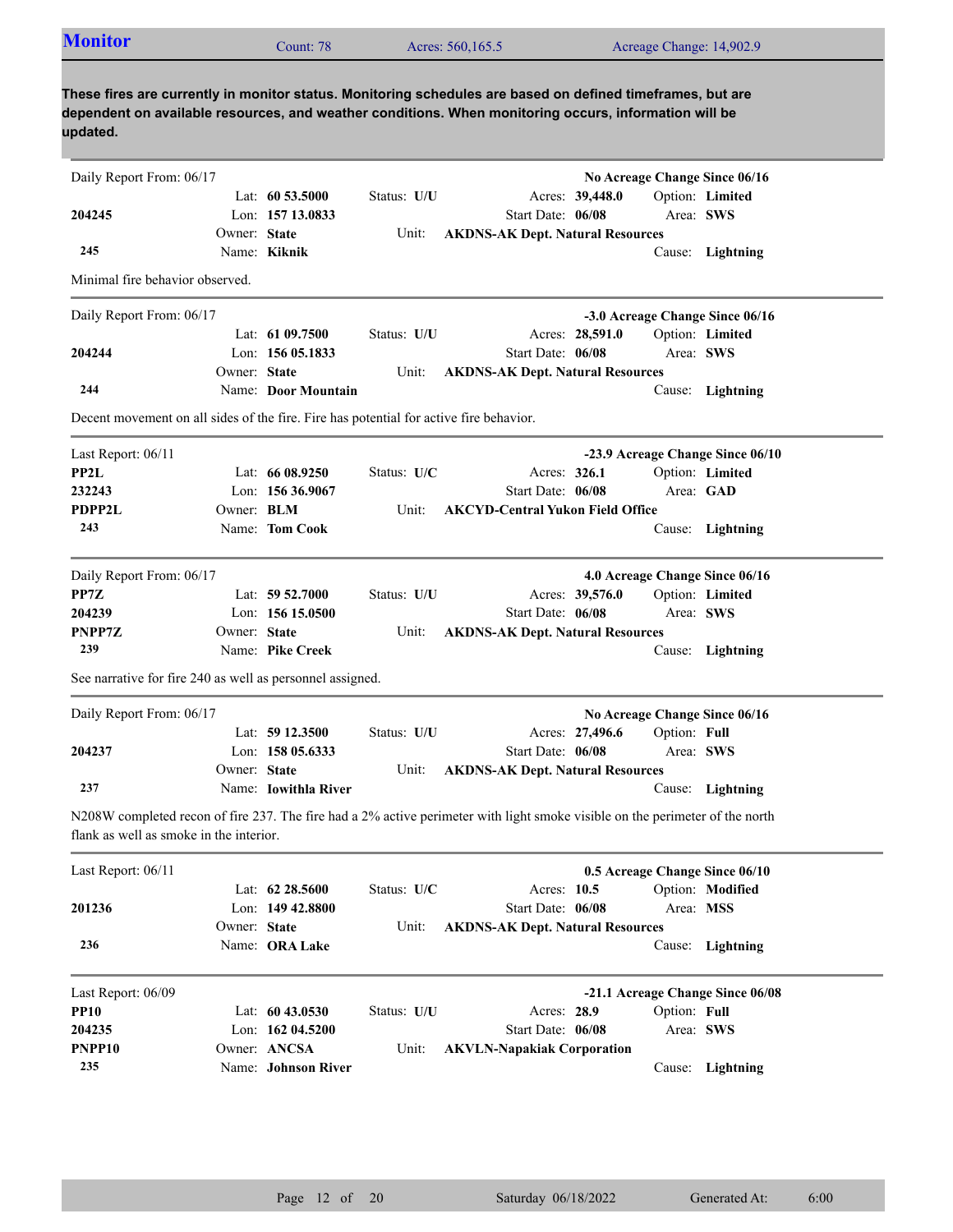| <b>Monitor</b> | $\mathcal L$ ount: 78 | Acres: 560,165.5 |                          |
|----------------|-----------------------|------------------|--------------------------|
|                |                       |                  | Acreage Change: 14,902.9 |
|                |                       |                  |                          |

| Last Report: 06/16                |                   |                          |             |                                                |              | No Acreage Change Since 06/10   |
|-----------------------------------|-------------------|--------------------------|-------------|------------------------------------------------|--------------|---------------------------------|
| PP1W                              |                   | Lat: $60\,35.0550$       | Status: U/C | Acres: 75.0                                    | Option: Full |                                 |
| 204233                            |                   | Lon: $16509.9920$        |             | Start Date: 06/07                              | Area: SWS    |                                 |
| PNPP1W                            |                   | Owner: ANCSA             | Unit:       | <b>AKVLN-Tununrimiut Rinit Corporation</b>     |              |                                 |
| 233                               |                   | Name: Ugchirnak Mountain |             |                                                | Cause:       | Undetermined                    |
| Daily Report From: 06/17          |                   |                          |             |                                                |              | No Acreage Change Since 06/16   |
| <b>PP04</b>                       |                   | Lat: 61 27.5333          | Status: U/U | Acres: 34,950.0                                |              | Option: Limited                 |
| 204228                            |                   | Lon: 154 57.8833         |             | Start Date: 06/07                              | Area: SWS    |                                 |
| PNPP04                            | Owner: <b>BLM</b> |                          | Unit:       | <b>AKADD-Anchorage Field Office</b>            |              |                                 |
| 228                               |                   | Name: Swift River        |             |                                                |              | Cause: Lightning                |
| Last Report: 06/09                |                   |                          |             |                                                |              | 1.1 Acreage Change Since 06/07  |
| <b>PP02</b>                       |                   | Lat: $60\,46.3820$       | Status: U/U | Acres: $6.1$                                   | Option: Full |                                 |
| 204227                            |                   | Lon: 161 01.9250         |             | Start Date: 06/07                              | Area: SWS    |                                 |
| PNPP02                            |                   | Owner: ANCSA             | Unit:       | <b>AKVLN-Kwethluk, Incorporated</b>            |              |                                 |
| 227                               |                   | Name: Kushluk River      |             |                                                |              | Cause: Lightning                |
| Last Report: 06/10                |                   |                          |             |                                                |              | 3.0 Acreage Change Since 06/09  |
| <b>PP0S</b>                       |                   | Lat: $63\,47.9406$       | Status: U/U | Acres: $23.0$                                  |              | Option: Limited                 |
| 231225                            |                   | Lon: 152 52.4340         |             | Start Date: 06/07                              | Area: TAD    |                                 |
| <b>PDPP0S</b>                     | Owner: State      |                          | Unit:       | <b>AKDNS-AK Dept. Natural Resources</b>        |              |                                 |
| 225                               |                   | Name: Fish Creek         |             |                                                |              | Cause: Lightning                |
| Last Report: 06/14                |                   |                          |             |                                                |              | No Acreage Change Since 06/12   |
| PP7Y                              |                   | Lat: $58\,54.5666$       | Status: U/U | Acres: 10,056.8                                | Option: Full |                                 |
| 204219                            |                   | Lon: $15620.7000$        |             | Start Date: 06/07                              | Area: SWS    |                                 |
| PNPP7Y                            | Owner: State      |                          | Unit:       | <b>AKDNS-AK Dept. Natural Resources</b>        |              |                                 |
| 219                               |                   | Name: Pauls Creek        |             |                                                |              | Cause: Undetermined             |
| Last Report: 06/07                |                   |                          |             | 10.0 Acreage On 06/07                          |              |                                 |
| PPZ3                              |                   | Lat: $58\,43.4330$       | Status: U/U | Acres: $10.0$                                  |              | Option: Limited                 |
| 204218                            |                   | Lon: $15558.1170$        |             | Start Date: 06/07                              | Area: SWS    |                                 |
| PNPPZ3                            | Owner: NPS        |                          | Unit:       | <b>AKKAP-Katmai National Park and Preserve</b> |              |                                 |
| 218                               |                   | Name: Idavain            |             |                                                |              | Cause: Lightning                |
| Last Report: 06/12                |                   |                          |             |                                                |              | -1.1 Acreage Change Since 06/07 |
| PPW4                              |                   | Lat: 59 11.4080          | Status: U/U | Acres: 0.9                                     |              | Option: Modified                |
| 204217                            |                   | Lon: 157 04.5530         |             | Start Date: 06/07                              | Area: SWS    |                                 |
| PNPPW4                            | Owner: BLM        |                          | Unit:       | <b>AKADD-Anchorage Field Office</b>            |              |                                 |
| 217                               |                   | Name: Levelock Creek     |             |                                                | Cause:       | Undetermined                    |
| Daily Report From: 06/17          |                   |                          |             |                                                |              | No Acreage Change Since 06/16   |
| PP5R                              |                   | Lat: 61 01.1000          | Status: U/U | Acres: 7,791.0                                 |              | Option: Limited                 |
| 204216                            |                   | Lon: 154 20.6666         |             | Start Date: 06/06                              | Area: SWS    |                                 |
| PNPP5R                            | Owner: State      |                          | Unit:       | <b>AKDNS-AK Dept. Natural Resources</b>        |              |                                 |
| 216                               |                   | Name: Telaquana River    |             |                                                |              | Cause: Lightning                |
| Little to no fire movement today. |                   |                          |             |                                                |              |                                 |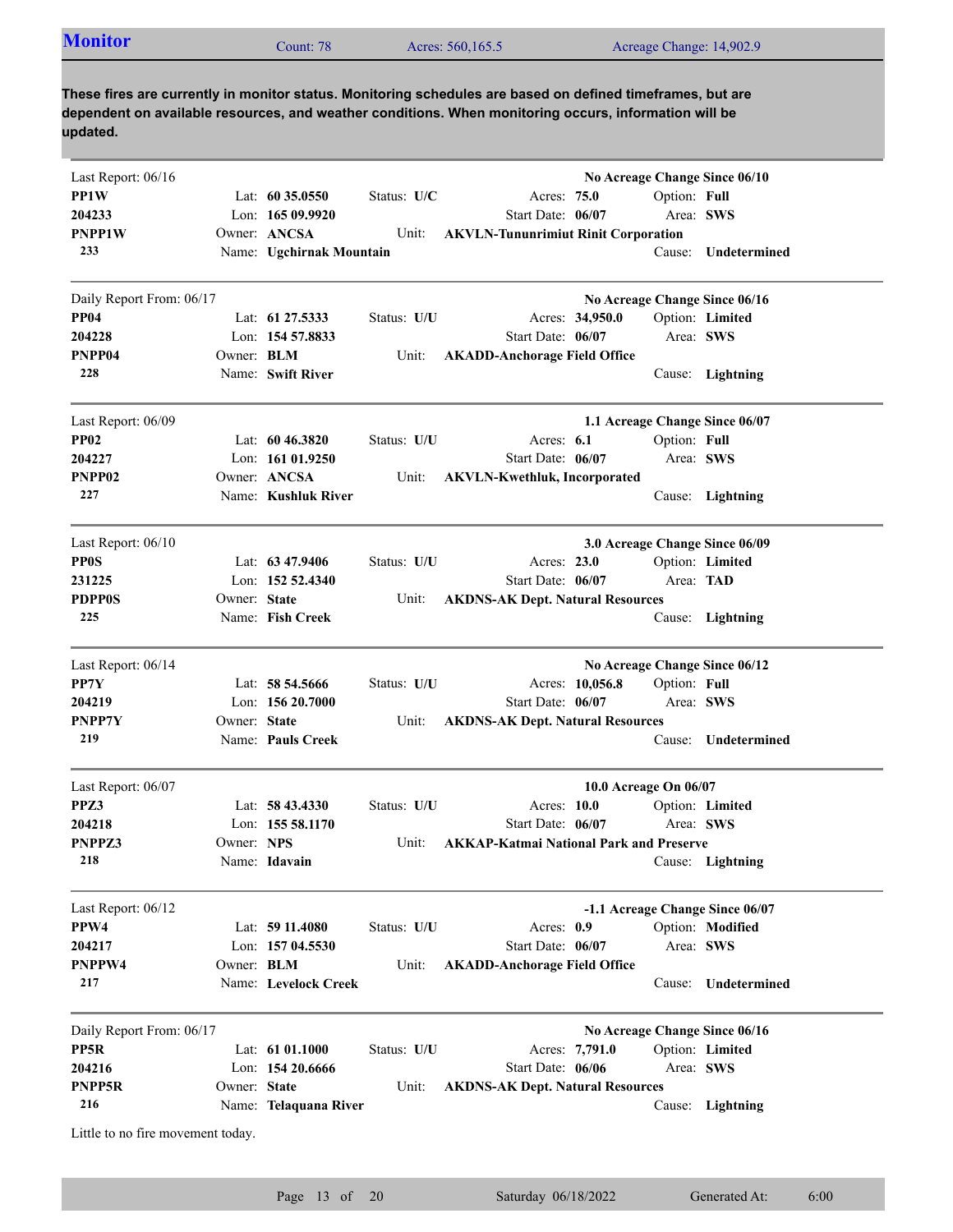| Acres: 560,165.5<br>Acreage Change: 14,902.9<br>Count: 78 | <b>Monitor</b> |  |
|-----------------------------------------------------------|----------------|--|
|-----------------------------------------------------------|----------------|--|

| PPV <sub>2</sub><br>Lat: $62$ 05.3683<br>Status: U/U<br>Acres: 1.0<br>Option: Full<br>Lon: 163 45.4983<br>Start Date: 06/06<br>Area: GAD<br>Owner: ANCSA<br><b>AKVLN-Azachorok, Incorporated</b><br>Unit:<br>215<br>Name: Mountain Village Dump<br>Cause: Human<br>Last Report: 06/12<br>No Acreage Change Since 06/11<br>PP6N<br>Lat: $61\,39.1750$<br>Status: U/C<br>Acres: 0.1<br>Option: Critical<br>201212<br>Lon: $14930.7130$<br>Start Date: 06/06<br>Area: MSS<br>Owner: Private<br>PNPP6N<br><b>AKPRI-Private</b><br>Unit:<br>212<br>Name: Solitude<br>Cause: Human<br>Last Report: 06/13<br>2.3 Acreage Change Since 06/06<br>PPV1<br>Lat: $59\,20.8830$<br>Status: U/U<br>Acres: 2.8<br>Option: Full<br>Lon: 157 40.9820<br>Start Date: 06/06<br>Area: SWS<br>204209<br>PNPPV1<br>Owner: ANCSA<br>Unit:<br><b>AKVLN-Ekwok Natives Limited</b><br>209<br>Name: Koklong River<br>Cause: Lightning<br>Daily Report From: 06/17<br>No Acreage Change Since 06/16<br>Option: Limited<br>Lat: $60\,29.0683$<br>Status: U/U<br>Acres: $1.0$<br>Lon: 158 31.9183<br>Start Date: 06/06<br>Area: SWS<br>204207<br>Owner: State<br><b>AKDNS-AK Dept. Natural Resources</b><br>Unit:<br>207<br>Name: Maka Creek<br>Cause: Lightning<br>Daily Report From: 06/17<br>No Acreage Change Since 06/16<br>Lat: 59 56.6667<br>Option: Full<br>Status: U/U<br>Acres: 1,522.0<br>204205<br>Start Date: 06/06<br>Area: SWS<br>Lon: $15516.5000$<br>Owner: State<br>Unit:<br><b>AKDNS-AK Dept. Natural Resources</b><br>205<br>Name: Upper Talarik<br>Cause: Lightning<br>Last Report: 06/11<br>No Acreage Change Since 06/06<br>PPT <sub>6</sub><br>Lat: $59\,57.4167$<br>Status: U/C<br>Acres: $0.1$<br>Option: Critical<br>203204<br>Lon: $15143.4950$<br>Start Date: 06/06<br>Area: <b>KKS</b><br>PNPPT6<br>Owner: Private<br><b>AKPRI-Private</b><br>Unit:<br>Cause: Human<br>204<br>Name: Sunshine Dr<br>Last Report: 06/11<br>No Acreage Change Since 06/06<br>PPT7<br>Acres: 0.1<br>Lat: $59\,57.2110$<br>Status: U/C<br>Option: Critical<br>203203<br>Area: KKS<br>Lon: $15143.4980$<br>Start Date: 06/06<br>PNPPT7<br>Owner: Private<br>Unit:<br><b>AKPRI-Private</b><br>203<br>Name: Tim<br>Human<br>Cause:<br>Daily Report From: 06/17<br>2,667.9 Acreage Change Since 06/16<br>PP7T<br>Lat: 58 56.1420<br>Status: U/U<br>Acres: 6,163.0<br>Option: Limited<br>204201<br>Lon: 159 27.3130<br>Start Date: 06/06<br>Area: SWS<br>PNPP7T<br>Owner: USFWS<br><b>AKTGR-Togiak National Wildlife Refuge</b><br>Unit:<br>201<br>Name: Tuklung River<br>Lightning<br>Cause: | Last Report: 06/06 |  |  | 1.0 Acreage On 06/06 |  |
|---------------------------------------------------------------------------------------------------------------------------------------------------------------------------------------------------------------------------------------------------------------------------------------------------------------------------------------------------------------------------------------------------------------------------------------------------------------------------------------------------------------------------------------------------------------------------------------------------------------------------------------------------------------------------------------------------------------------------------------------------------------------------------------------------------------------------------------------------------------------------------------------------------------------------------------------------------------------------------------------------------------------------------------------------------------------------------------------------------------------------------------------------------------------------------------------------------------------------------------------------------------------------------------------------------------------------------------------------------------------------------------------------------------------------------------------------------------------------------------------------------------------------------------------------------------------------------------------------------------------------------------------------------------------------------------------------------------------------------------------------------------------------------------------------------------------------------------------------------------------------------------------------------------------------------------------------------------------------------------------------------------------------------------------------------------------------------------------------------------------------------------------------------------------------------------------------------------------------------------------------------------------------------------------------------------------------------------------------------------------------------------------------------------------------------------------------------------------------------------------------------------------------------------------------------------------|--------------------|--|--|----------------------|--|
|                                                                                                                                                                                                                                                                                                                                                                                                                                                                                                                                                                                                                                                                                                                                                                                                                                                                                                                                                                                                                                                                                                                                                                                                                                                                                                                                                                                                                                                                                                                                                                                                                                                                                                                                                                                                                                                                                                                                                                                                                                                                                                                                                                                                                                                                                                                                                                                                                                                                                                                                                                     |                    |  |  |                      |  |
|                                                                                                                                                                                                                                                                                                                                                                                                                                                                                                                                                                                                                                                                                                                                                                                                                                                                                                                                                                                                                                                                                                                                                                                                                                                                                                                                                                                                                                                                                                                                                                                                                                                                                                                                                                                                                                                                                                                                                                                                                                                                                                                                                                                                                                                                                                                                                                                                                                                                                                                                                                     |                    |  |  |                      |  |
|                                                                                                                                                                                                                                                                                                                                                                                                                                                                                                                                                                                                                                                                                                                                                                                                                                                                                                                                                                                                                                                                                                                                                                                                                                                                                                                                                                                                                                                                                                                                                                                                                                                                                                                                                                                                                                                                                                                                                                                                                                                                                                                                                                                                                                                                                                                                                                                                                                                                                                                                                                     |                    |  |  |                      |  |
|                                                                                                                                                                                                                                                                                                                                                                                                                                                                                                                                                                                                                                                                                                                                                                                                                                                                                                                                                                                                                                                                                                                                                                                                                                                                                                                                                                                                                                                                                                                                                                                                                                                                                                                                                                                                                                                                                                                                                                                                                                                                                                                                                                                                                                                                                                                                                                                                                                                                                                                                                                     |                    |  |  |                      |  |
|                                                                                                                                                                                                                                                                                                                                                                                                                                                                                                                                                                                                                                                                                                                                                                                                                                                                                                                                                                                                                                                                                                                                                                                                                                                                                                                                                                                                                                                                                                                                                                                                                                                                                                                                                                                                                                                                                                                                                                                                                                                                                                                                                                                                                                                                                                                                                                                                                                                                                                                                                                     |                    |  |  |                      |  |
|                                                                                                                                                                                                                                                                                                                                                                                                                                                                                                                                                                                                                                                                                                                                                                                                                                                                                                                                                                                                                                                                                                                                                                                                                                                                                                                                                                                                                                                                                                                                                                                                                                                                                                                                                                                                                                                                                                                                                                                                                                                                                                                                                                                                                                                                                                                                                                                                                                                                                                                                                                     |                    |  |  |                      |  |
|                                                                                                                                                                                                                                                                                                                                                                                                                                                                                                                                                                                                                                                                                                                                                                                                                                                                                                                                                                                                                                                                                                                                                                                                                                                                                                                                                                                                                                                                                                                                                                                                                                                                                                                                                                                                                                                                                                                                                                                                                                                                                                                                                                                                                                                                                                                                                                                                                                                                                                                                                                     |                    |  |  |                      |  |
|                                                                                                                                                                                                                                                                                                                                                                                                                                                                                                                                                                                                                                                                                                                                                                                                                                                                                                                                                                                                                                                                                                                                                                                                                                                                                                                                                                                                                                                                                                                                                                                                                                                                                                                                                                                                                                                                                                                                                                                                                                                                                                                                                                                                                                                                                                                                                                                                                                                                                                                                                                     |                    |  |  |                      |  |
|                                                                                                                                                                                                                                                                                                                                                                                                                                                                                                                                                                                                                                                                                                                                                                                                                                                                                                                                                                                                                                                                                                                                                                                                                                                                                                                                                                                                                                                                                                                                                                                                                                                                                                                                                                                                                                                                                                                                                                                                                                                                                                                                                                                                                                                                                                                                                                                                                                                                                                                                                                     |                    |  |  |                      |  |
|                                                                                                                                                                                                                                                                                                                                                                                                                                                                                                                                                                                                                                                                                                                                                                                                                                                                                                                                                                                                                                                                                                                                                                                                                                                                                                                                                                                                                                                                                                                                                                                                                                                                                                                                                                                                                                                                                                                                                                                                                                                                                                                                                                                                                                                                                                                                                                                                                                                                                                                                                                     |                    |  |  |                      |  |
|                                                                                                                                                                                                                                                                                                                                                                                                                                                                                                                                                                                                                                                                                                                                                                                                                                                                                                                                                                                                                                                                                                                                                                                                                                                                                                                                                                                                                                                                                                                                                                                                                                                                                                                                                                                                                                                                                                                                                                                                                                                                                                                                                                                                                                                                                                                                                                                                                                                                                                                                                                     |                    |  |  |                      |  |
|                                                                                                                                                                                                                                                                                                                                                                                                                                                                                                                                                                                                                                                                                                                                                                                                                                                                                                                                                                                                                                                                                                                                                                                                                                                                                                                                                                                                                                                                                                                                                                                                                                                                                                                                                                                                                                                                                                                                                                                                                                                                                                                                                                                                                                                                                                                                                                                                                                                                                                                                                                     |                    |  |  |                      |  |
|                                                                                                                                                                                                                                                                                                                                                                                                                                                                                                                                                                                                                                                                                                                                                                                                                                                                                                                                                                                                                                                                                                                                                                                                                                                                                                                                                                                                                                                                                                                                                                                                                                                                                                                                                                                                                                                                                                                                                                                                                                                                                                                                                                                                                                                                                                                                                                                                                                                                                                                                                                     |                    |  |  |                      |  |
|                                                                                                                                                                                                                                                                                                                                                                                                                                                                                                                                                                                                                                                                                                                                                                                                                                                                                                                                                                                                                                                                                                                                                                                                                                                                                                                                                                                                                                                                                                                                                                                                                                                                                                                                                                                                                                                                                                                                                                                                                                                                                                                                                                                                                                                                                                                                                                                                                                                                                                                                                                     |                    |  |  |                      |  |
|                                                                                                                                                                                                                                                                                                                                                                                                                                                                                                                                                                                                                                                                                                                                                                                                                                                                                                                                                                                                                                                                                                                                                                                                                                                                                                                                                                                                                                                                                                                                                                                                                                                                                                                                                                                                                                                                                                                                                                                                                                                                                                                                                                                                                                                                                                                                                                                                                                                                                                                                                                     |                    |  |  |                      |  |
|                                                                                                                                                                                                                                                                                                                                                                                                                                                                                                                                                                                                                                                                                                                                                                                                                                                                                                                                                                                                                                                                                                                                                                                                                                                                                                                                                                                                                                                                                                                                                                                                                                                                                                                                                                                                                                                                                                                                                                                                                                                                                                                                                                                                                                                                                                                                                                                                                                                                                                                                                                     |                    |  |  |                      |  |
|                                                                                                                                                                                                                                                                                                                                                                                                                                                                                                                                                                                                                                                                                                                                                                                                                                                                                                                                                                                                                                                                                                                                                                                                                                                                                                                                                                                                                                                                                                                                                                                                                                                                                                                                                                                                                                                                                                                                                                                                                                                                                                                                                                                                                                                                                                                                                                                                                                                                                                                                                                     |                    |  |  |                      |  |
|                                                                                                                                                                                                                                                                                                                                                                                                                                                                                                                                                                                                                                                                                                                                                                                                                                                                                                                                                                                                                                                                                                                                                                                                                                                                                                                                                                                                                                                                                                                                                                                                                                                                                                                                                                                                                                                                                                                                                                                                                                                                                                                                                                                                                                                                                                                                                                                                                                                                                                                                                                     |                    |  |  |                      |  |
|                                                                                                                                                                                                                                                                                                                                                                                                                                                                                                                                                                                                                                                                                                                                                                                                                                                                                                                                                                                                                                                                                                                                                                                                                                                                                                                                                                                                                                                                                                                                                                                                                                                                                                                                                                                                                                                                                                                                                                                                                                                                                                                                                                                                                                                                                                                                                                                                                                                                                                                                                                     |                    |  |  |                      |  |
|                                                                                                                                                                                                                                                                                                                                                                                                                                                                                                                                                                                                                                                                                                                                                                                                                                                                                                                                                                                                                                                                                                                                                                                                                                                                                                                                                                                                                                                                                                                                                                                                                                                                                                                                                                                                                                                                                                                                                                                                                                                                                                                                                                                                                                                                                                                                                                                                                                                                                                                                                                     |                    |  |  |                      |  |
|                                                                                                                                                                                                                                                                                                                                                                                                                                                                                                                                                                                                                                                                                                                                                                                                                                                                                                                                                                                                                                                                                                                                                                                                                                                                                                                                                                                                                                                                                                                                                                                                                                                                                                                                                                                                                                                                                                                                                                                                                                                                                                                                                                                                                                                                                                                                                                                                                                                                                                                                                                     |                    |  |  |                      |  |
|                                                                                                                                                                                                                                                                                                                                                                                                                                                                                                                                                                                                                                                                                                                                                                                                                                                                                                                                                                                                                                                                                                                                                                                                                                                                                                                                                                                                                                                                                                                                                                                                                                                                                                                                                                                                                                                                                                                                                                                                                                                                                                                                                                                                                                                                                                                                                                                                                                                                                                                                                                     |                    |  |  |                      |  |
|                                                                                                                                                                                                                                                                                                                                                                                                                                                                                                                                                                                                                                                                                                                                                                                                                                                                                                                                                                                                                                                                                                                                                                                                                                                                                                                                                                                                                                                                                                                                                                                                                                                                                                                                                                                                                                                                                                                                                                                                                                                                                                                                                                                                                                                                                                                                                                                                                                                                                                                                                                     |                    |  |  |                      |  |
|                                                                                                                                                                                                                                                                                                                                                                                                                                                                                                                                                                                                                                                                                                                                                                                                                                                                                                                                                                                                                                                                                                                                                                                                                                                                                                                                                                                                                                                                                                                                                                                                                                                                                                                                                                                                                                                                                                                                                                                                                                                                                                                                                                                                                                                                                                                                                                                                                                                                                                                                                                     |                    |  |  |                      |  |
|                                                                                                                                                                                                                                                                                                                                                                                                                                                                                                                                                                                                                                                                                                                                                                                                                                                                                                                                                                                                                                                                                                                                                                                                                                                                                                                                                                                                                                                                                                                                                                                                                                                                                                                                                                                                                                                                                                                                                                                                                                                                                                                                                                                                                                                                                                                                                                                                                                                                                                                                                                     |                    |  |  |                      |  |
|                                                                                                                                                                                                                                                                                                                                                                                                                                                                                                                                                                                                                                                                                                                                                                                                                                                                                                                                                                                                                                                                                                                                                                                                                                                                                                                                                                                                                                                                                                                                                                                                                                                                                                                                                                                                                                                                                                                                                                                                                                                                                                                                                                                                                                                                                                                                                                                                                                                                                                                                                                     |                    |  |  |                      |  |
|                                                                                                                                                                                                                                                                                                                                                                                                                                                                                                                                                                                                                                                                                                                                                                                                                                                                                                                                                                                                                                                                                                                                                                                                                                                                                                                                                                                                                                                                                                                                                                                                                                                                                                                                                                                                                                                                                                                                                                                                                                                                                                                                                                                                                                                                                                                                                                                                                                                                                                                                                                     |                    |  |  |                      |  |
|                                                                                                                                                                                                                                                                                                                                                                                                                                                                                                                                                                                                                                                                                                                                                                                                                                                                                                                                                                                                                                                                                                                                                                                                                                                                                                                                                                                                                                                                                                                                                                                                                                                                                                                                                                                                                                                                                                                                                                                                                                                                                                                                                                                                                                                                                                                                                                                                                                                                                                                                                                     |                    |  |  |                      |  |
|                                                                                                                                                                                                                                                                                                                                                                                                                                                                                                                                                                                                                                                                                                                                                                                                                                                                                                                                                                                                                                                                                                                                                                                                                                                                                                                                                                                                                                                                                                                                                                                                                                                                                                                                                                                                                                                                                                                                                                                                                                                                                                                                                                                                                                                                                                                                                                                                                                                                                                                                                                     |                    |  |  |                      |  |
|                                                                                                                                                                                                                                                                                                                                                                                                                                                                                                                                                                                                                                                                                                                                                                                                                                                                                                                                                                                                                                                                                                                                                                                                                                                                                                                                                                                                                                                                                                                                                                                                                                                                                                                                                                                                                                                                                                                                                                                                                                                                                                                                                                                                                                                                                                                                                                                                                                                                                                                                                                     |                    |  |  |                      |  |
|                                                                                                                                                                                                                                                                                                                                                                                                                                                                                                                                                                                                                                                                                                                                                                                                                                                                                                                                                                                                                                                                                                                                                                                                                                                                                                                                                                                                                                                                                                                                                                                                                                                                                                                                                                                                                                                                                                                                                                                                                                                                                                                                                                                                                                                                                                                                                                                                                                                                                                                                                                     |                    |  |  |                      |  |
|                                                                                                                                                                                                                                                                                                                                                                                                                                                                                                                                                                                                                                                                                                                                                                                                                                                                                                                                                                                                                                                                                                                                                                                                                                                                                                                                                                                                                                                                                                                                                                                                                                                                                                                                                                                                                                                                                                                                                                                                                                                                                                                                                                                                                                                                                                                                                                                                                                                                                                                                                                     |                    |  |  |                      |  |
|                                                                                                                                                                                                                                                                                                                                                                                                                                                                                                                                                                                                                                                                                                                                                                                                                                                                                                                                                                                                                                                                                                                                                                                                                                                                                                                                                                                                                                                                                                                                                                                                                                                                                                                                                                                                                                                                                                                                                                                                                                                                                                                                                                                                                                                                                                                                                                                                                                                                                                                                                                     |                    |  |  |                      |  |
|                                                                                                                                                                                                                                                                                                                                                                                                                                                                                                                                                                                                                                                                                                                                                                                                                                                                                                                                                                                                                                                                                                                                                                                                                                                                                                                                                                                                                                                                                                                                                                                                                                                                                                                                                                                                                                                                                                                                                                                                                                                                                                                                                                                                                                                                                                                                                                                                                                                                                                                                                                     |                    |  |  |                      |  |
|                                                                                                                                                                                                                                                                                                                                                                                                                                                                                                                                                                                                                                                                                                                                                                                                                                                                                                                                                                                                                                                                                                                                                                                                                                                                                                                                                                                                                                                                                                                                                                                                                                                                                                                                                                                                                                                                                                                                                                                                                                                                                                                                                                                                                                                                                                                                                                                                                                                                                                                                                                     |                    |  |  |                      |  |
|                                                                                                                                                                                                                                                                                                                                                                                                                                                                                                                                                                                                                                                                                                                                                                                                                                                                                                                                                                                                                                                                                                                                                                                                                                                                                                                                                                                                                                                                                                                                                                                                                                                                                                                                                                                                                                                                                                                                                                                                                                                                                                                                                                                                                                                                                                                                                                                                                                                                                                                                                                     |                    |  |  |                      |  |
|                                                                                                                                                                                                                                                                                                                                                                                                                                                                                                                                                                                                                                                                                                                                                                                                                                                                                                                                                                                                                                                                                                                                                                                                                                                                                                                                                                                                                                                                                                                                                                                                                                                                                                                                                                                                                                                                                                                                                                                                                                                                                                                                                                                                                                                                                                                                                                                                                                                                                                                                                                     |                    |  |  |                      |  |
|                                                                                                                                                                                                                                                                                                                                                                                                                                                                                                                                                                                                                                                                                                                                                                                                                                                                                                                                                                                                                                                                                                                                                                                                                                                                                                                                                                                                                                                                                                                                                                                                                                                                                                                                                                                                                                                                                                                                                                                                                                                                                                                                                                                                                                                                                                                                                                                                                                                                                                                                                                     |                    |  |  |                      |  |
|                                                                                                                                                                                                                                                                                                                                                                                                                                                                                                                                                                                                                                                                                                                                                                                                                                                                                                                                                                                                                                                                                                                                                                                                                                                                                                                                                                                                                                                                                                                                                                                                                                                                                                                                                                                                                                                                                                                                                                                                                                                                                                                                                                                                                                                                                                                                                                                                                                                                                                                                                                     |                    |  |  |                      |  |

Acreage increase due to updated gis mapping. N208W flew fire 201. The fire showed 0% activity and no visible smoke.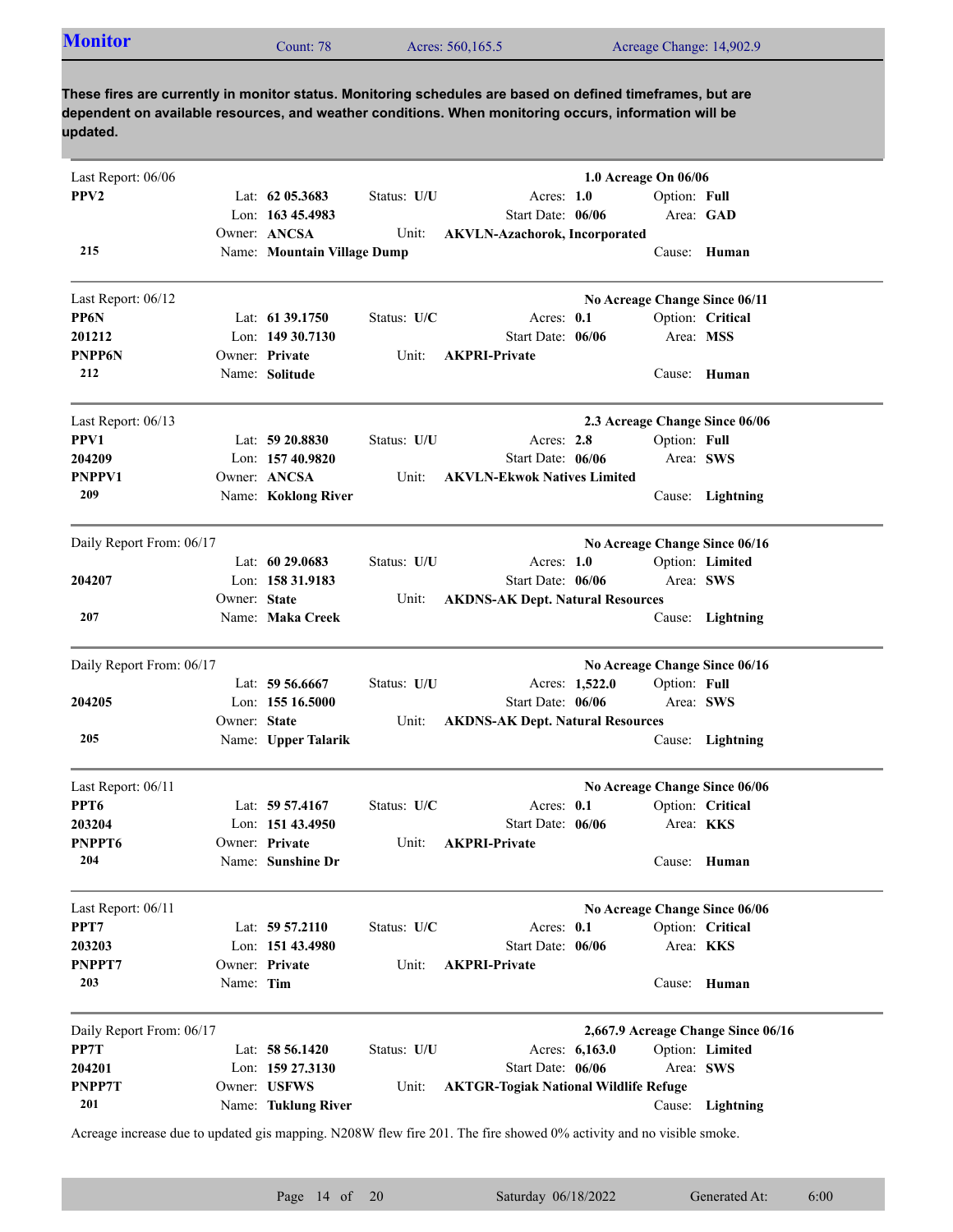| <b>Monitor</b>             |                   |                       |             |                                                                                                                                                                                                                     |                 |           |                                    |
|----------------------------|-------------------|-----------------------|-------------|---------------------------------------------------------------------------------------------------------------------------------------------------------------------------------------------------------------------|-----------------|-----------|------------------------------------|
|                            |                   | Count: 78             |             | Acres: 560,165.5                                                                                                                                                                                                    |                 |           | Acreage Change: 14,902.9           |
| updated.                   |                   |                       |             | These fires are currently in monitor status. Monitoring schedules are based on defined timeframes, but are<br>dependent on available resources, and weather conditions. When monitoring occurs, information will be |                 |           |                                    |
| Daily Report From: 06/17   |                   |                       |             |                                                                                                                                                                                                                     |                 |           | No Acreage Change Since 06/16      |
|                            |                   | Lat: $59\,45.0667$    | Status: U/U |                                                                                                                                                                                                                     | Acres: 25,977.1 |           | Option: Limited                    |
| 204200                     |                   | Lon: 158 13.5000      |             | Start Date: 06/06                                                                                                                                                                                                   |                 | Area: SWS |                                    |
|                            | Owner: State      |                       | Unit:       | <b>AKDNS-AK Dept. Natural Resources</b>                                                                                                                                                                             |                 |           |                                    |
| 200                        |                   | Name: Kokwok          |             |                                                                                                                                                                                                                     |                 |           | Cause: Lightning                   |
| spots on the NW perimeter. |                   |                       |             | N208W completed recon of fire 200. The fire received light precipitation. It had a 2% active perimeter with smoke visible in 2                                                                                      |                 |           |                                    |
| Daily Report From: 06/17   |                   |                       |             |                                                                                                                                                                                                                     |                 |           | 1,220.3 Acreage Change Since 06/16 |
|                            |                   | Lat: 61 34.7833       | Status: U/U |                                                                                                                                                                                                                     | Acres: 35,114.3 |           | Option: Limited                    |
| 204198                     |                   | Lon: 156 00.7333      |             | Start Date: 06/05                                                                                                                                                                                                   |                 | Area: SWS |                                    |
|                            | Owner: <b>BLM</b> |                       | Unit:       | <b>AKADD-Anchorage Field Office</b>                                                                                                                                                                                 |                 |           |                                    |
| 198                        |                   | Name: Stony River     |             |                                                                                                                                                                                                                     |                 |           | Cause: Lightning                   |
| Daily Report From: 06/17   |                   |                       |             |                                                                                                                                                                                                                     |                 |           | No Acreage Change Since 06/16      |
|                            |                   | Lat: $61\,34.5500$    | Status: U/U |                                                                                                                                                                                                                     | Acres: 31,315.0 |           | Option: Limited                    |
| 204197                     |                   | Lon: 155 51.0000      |             | Start Date: 06/05                                                                                                                                                                                                   |                 | Area: SWS |                                    |
|                            | Owner: <b>BLM</b> |                       | Unit:       | <b>AKADD-Anchorage Field Office</b>                                                                                                                                                                                 |                 |           |                                    |
| 197                        |                   | Name: Gagaryah River  |             |                                                                                                                                                                                                                     |                 |           | Cause: Lightning                   |
| Daily Report From: 06/17   |                   |                       |             |                                                                                                                                                                                                                     |                 |           | No Acreage Change Since 06/16      |
|                            |                   | Lat: 60 33.7467       | Status: U/U | Acres: 74.0                                                                                                                                                                                                         |                 |           | Option: Limited                    |
| 204193                     |                   | Lon: $15645.9050$     |             | Start Date: 06/05                                                                                                                                                                                                   |                 | Area: SWS |                                    |
|                            | Owner: State      |                       | Unit:       | <b>AKDNS-AK Dept. Natural Resources</b>                                                                                                                                                                             |                 |           |                                    |
| 193                        |                   | Name: Cabin Creek     |             |                                                                                                                                                                                                                     |                 |           | Cause: Lightning                   |
| Last Report: 06/06         |                   |                       |             |                                                                                                                                                                                                                     |                 |           | No Acreage Change Since 06/05      |
| PPN7                       |                   | Lat: 63 38.3334       | Status: U/U | Acres: $0.3$                                                                                                                                                                                                        |                 |           | Option: Limited                    |
|                            |                   | Lon: $149$ 12.3720    |             | Start Date: 06/05                                                                                                                                                                                                   |                 | Area: TAD |                                    |
| PDPPN7                     | Owner: NPS        |                       | Unit:       | <b>AKDEP-Denali National Park and Preserve</b>                                                                                                                                                                      |                 |           |                                    |
| 191                        |                   | Name: Savage Jenny    |             |                                                                                                                                                                                                                     |                 |           | Cause: Lightning                   |
| Daily Report From: 06/17   |                   |                       |             |                                                                                                                                                                                                                     |                 |           | No Acreage Change Since 06/16      |
| PPN3                       |                   | Lat: 61 32.2000       | Status: U/U |                                                                                                                                                                                                                     | Acres: 3,429.0  |           | Option: Limited                    |
| 204190                     |                   | Lon: 155 04.6000      |             | Start Date: 06/05                                                                                                                                                                                                   |                 | Area: SWS |                                    |
| PNPPN3                     | Owner: <b>BLM</b> |                       | Unit:       | <b>AKADD-Anchorage Field Office</b>                                                                                                                                                                                 |                 |           |                                    |
|                            |                   | Name: South Lime Lake |             |                                                                                                                                                                                                                     |                 |           |                                    |

| Daily Report From: 06/17                                     |              |                      |             |                                         |                | 1.0 Acreage Change Since 06/16 |                  |  |
|--------------------------------------------------------------|--------------|----------------------|-------------|-----------------------------------------|----------------|--------------------------------|------------------|--|
|                                                              |              | Lat: $60\,27.2167$   | Status: U/U | Acres: 10.0                             |                |                                | Option: Limited  |  |
| 204189                                                       |              | Lon: 156 39.5167     |             | Start Date: 06/05                       |                | Area: SWS                      |                  |  |
|                                                              | Owner: State |                      | Unit:       | <b>AKDNS-AK Dept. Natural Resources</b> |                |                                |                  |  |
| 189                                                          |              | Name: Nushagak River |             |                                         |                |                                | Cause: Lightning |  |
|                                                              |              |                      |             |                                         |                |                                |                  |  |
| Daily Report From: 06/17<br>225.0 Acreage Change Since 06/16 |              |                      |             |                                         |                |                                |                  |  |
|                                                              |              |                      |             |                                         |                |                                |                  |  |
|                                                              |              | Lat: $60\,59.6167$   | Status: U/U |                                         | Acres: 3,769.0 |                                | Option: Limited  |  |
| 204188                                                       |              | Lon: $15609.6333$    |             | Start Date: $06/05$                     |                | Area: SWS                      |                  |  |
|                                                              | Owner: State |                      | Unit:       | <b>AKDNS-AK Dept. Natural Resources</b> |                |                                |                  |  |
| 188                                                          |              | Name: Hook Creek     |             |                                         |                | Cause:                         | Lightning        |  |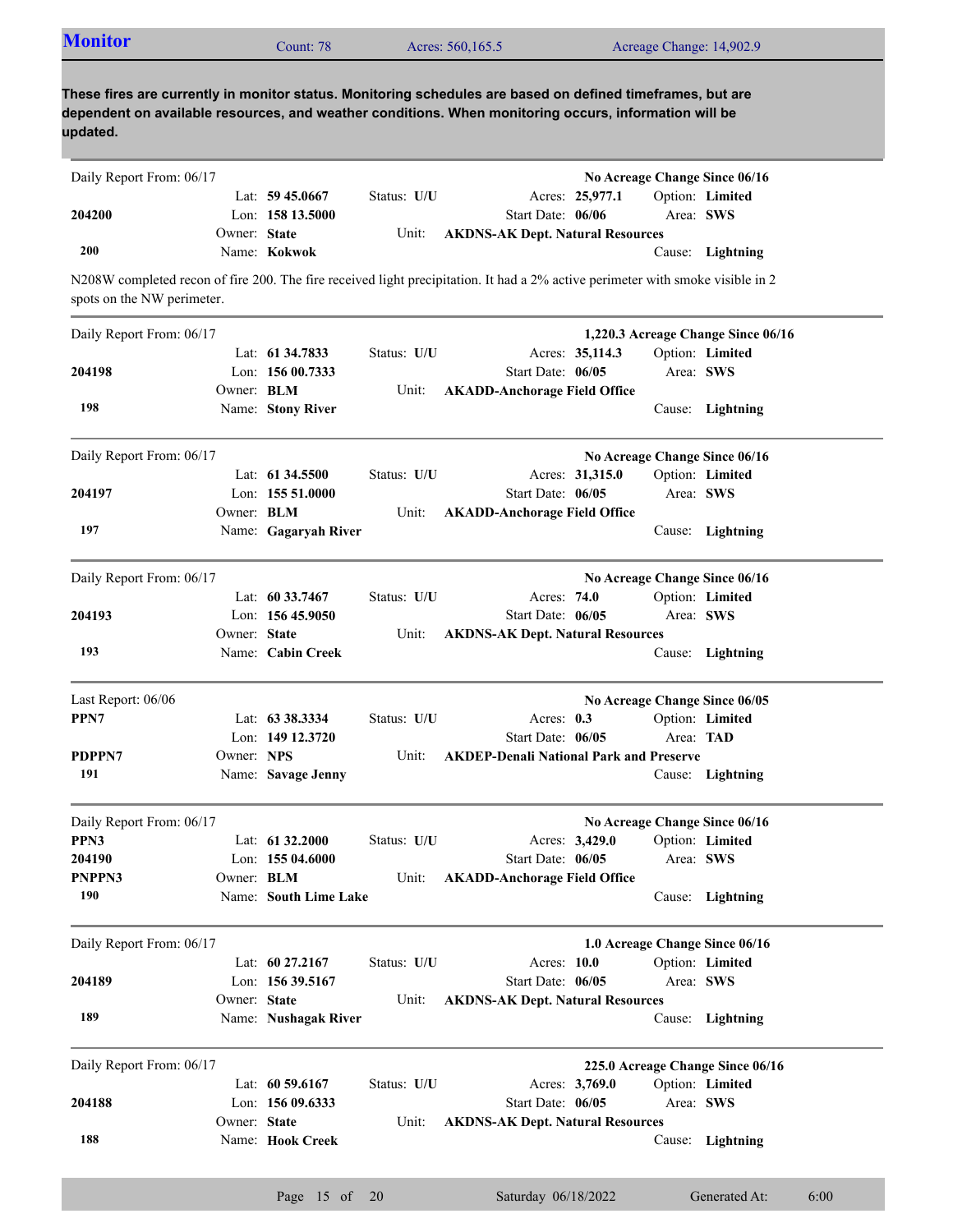| <b>Monitor</b><br>Acres: 560,165.5<br>Acreage Change: 14,902.9<br>.cunt: 78 |
|-----------------------------------------------------------------------------|
|-----------------------------------------------------------------------------|

| Last Report: 06/05                        |              |                          |             |                                                                                                                | 66.0 Acreage On 06/05         |                                    |
|-------------------------------------------|--------------|--------------------------|-------------|----------------------------------------------------------------------------------------------------------------|-------------------------------|------------------------------------|
| PPN <sub>2</sub>                          |              | Lat: $62\,35.7160$       | Status: U/U | Acres: $66.0$                                                                                                  |                               | Option: Limited                    |
| 214187                                    |              | Lon: 145 48.3480         |             | Start Date: 06/05                                                                                              | Area: CRS                     |                                    |
| PNPPN <sub>2</sub>                        | Owner: BLM   |                          | Unit:       | <b>AKGLD-Glennallen Field Office</b>                                                                           |                               |                                    |
| 187                                       |              | Name: Fish Lake          |             |                                                                                                                |                               | Cause: Lightning                   |
| Last Report: 06/08                        |              |                          |             |                                                                                                                | No Acreage Change Since 06/07 |                                    |
| PPM8                                      |              | Lat: $63\,32.2170$       | Status: U/C | Acres: 13.0                                                                                                    |                               | Option: Modified                   |
| 204186                                    |              | Lon: 153 36.2167         |             | Start Date: 06/05                                                                                              | Area: SWS                     |                                    |
| PNPPM8                                    | Owner: State |                          | Unit:       | <b>AKDNS-AK Dept. Natural Resources</b>                                                                        |                               |                                    |
| 186                                       |              | Name: Rungun Creek       |             |                                                                                                                |                               | Cause: Lightning                   |
| Daily Report From: 06/17                  |              |                          |             |                                                                                                                |                               | 1,419.6 Acreage Change Since 06/16 |
| PPR <sub>4</sub>                          |              | Lat: $62$ 19.9500        | Status: U/U | Acres: 130,193.8                                                                                               |                               | Option: Limited                    |
| 204183                                    |              | Lon: 155 17.9333         |             | Start Date: 06/04                                                                                              | Area: SWS                     |                                    |
| PNPPR4                                    | Owner: BLM   |                          | Unit:       | <b>AKADD-Anchorage Field Office</b>                                                                            |                               |                                    |
| 183                                       |              | Name: Tatlawiksuk        |             |                                                                                                                |                               | Cause: Lightning                   |
| Acrage increase with updated gis mapping. |              |                          |             |                                                                                                                |                               |                                    |
| Last Report: 06/06                        |              |                          |             |                                                                                                                |                               | -20.5 Acreage Change Since 06/05   |
| PPJ9                                      |              | Lat: 58 50.5000          | Status: U/C | Acres: 199.5                                                                                                   |                               | Option: Modified                   |
| 204182                                    |              | Lon: 156 17.5834         |             | Start Date: 06/04                                                                                              | Area: SWS                     |                                    |
| PNPPJ9                                    | Owner: State |                          | Unit:       | <b>AKDNS-AK Dept. Natural Resources</b>                                                                        |                               |                                    |
| 182                                       |              | Name: King Salmon Creek  |             |                                                                                                                |                               | Cause: Lightning                   |
| Last Report: 06/09                        |              |                          |             |                                                                                                                | No Acreage Change Since 06/08 |                                    |
| PPH <sub>9</sub>                          |              | Lat: $6510.7383$         | Status: U/U | Acres: $6.7$                                                                                                   |                               | Option: Modified                   |
| 231181                                    |              | Lon: 150 18.5467         |             | Start Date: 06/04                                                                                              | Area: TAD                     |                                    |
| PDPPH9                                    | Owner: State |                          | Unit:       | <b>AKDNS-AK Dept. Natural Resources</b>                                                                        |                               |                                    |
| 181                                       |              | Name: Omega Creek        |             |                                                                                                                |                               | Cause: Human                       |
| Last Report: 06/04                        |              |                          |             |                                                                                                                | No Acreage Change Since 06/03 |                                    |
| PPF1                                      |              | Lat: $64\,42.5167$       | Status: U/U | Acres: 0.1                                                                                                     | Option: Full                  |                                    |
|                                           |              | Lon: 155 29.5267         |             | Start Date: 06/03                                                                                              | Area: GAD                     |                                    |
| PDPPF1                                    |              | Owner: ANCSA             |             | Unit: AKVLN-Dineega Corporation                                                                                |                               |                                    |
| 179                                       |              | Name: Ruby Dump          |             |                                                                                                                |                               | Cause: Human                       |
| Last Report: 06/03                        |              |                          |             |                                                                                                                | 0.1 Acreage On 06/03          |                                    |
| PPE4                                      |              | Lat: 61 56.3310          | Status: U/U | Acres: 0.1                                                                                                     | Option: Full                  |                                    |
|                                           |              | Lon: 162 52.4760         |             | Start Date: 06/03                                                                                              |                               | Area: GAD                          |
| PDPPE4                                    |              | Owner: ANCSA             | Unit:       | <b>AKVLN-Pilot Station, Incorporated</b>                                                                       |                               |                                    |
| 176                                       |              | Name: PILOT STATION DUMP |             |                                                                                                                |                               | Cause: Human                       |
|                                           |              |                          |             |                                                                                                                |                               |                                    |
| Daily Report From: 06/17                  |              |                          |             |                                                                                                                | No Acreage Change Since 06/02 |                                    |
| PN9M                                      |              | Lat: 59 05.8400          | Status: U/U | Acres: 10.0                                                                                                    | Option: Full                  |                                    |
| 204172                                    |              | Lon: 158 33.2700         |             | Start Date: 06/02                                                                                              | Area: SWS                     |                                    |
| PNPN9M<br>172                             | Owner: City  | Name: Dillingham Dump    | Unit:       | <b>AKAKS-Dillingham, City of</b>                                                                               |                               | Cause: Human                       |
|                                           |              |                          |             | N208W completed recon of fire 172. The fire had a 0% active perimeter and light smoke visible in the interior. |                               |                                    |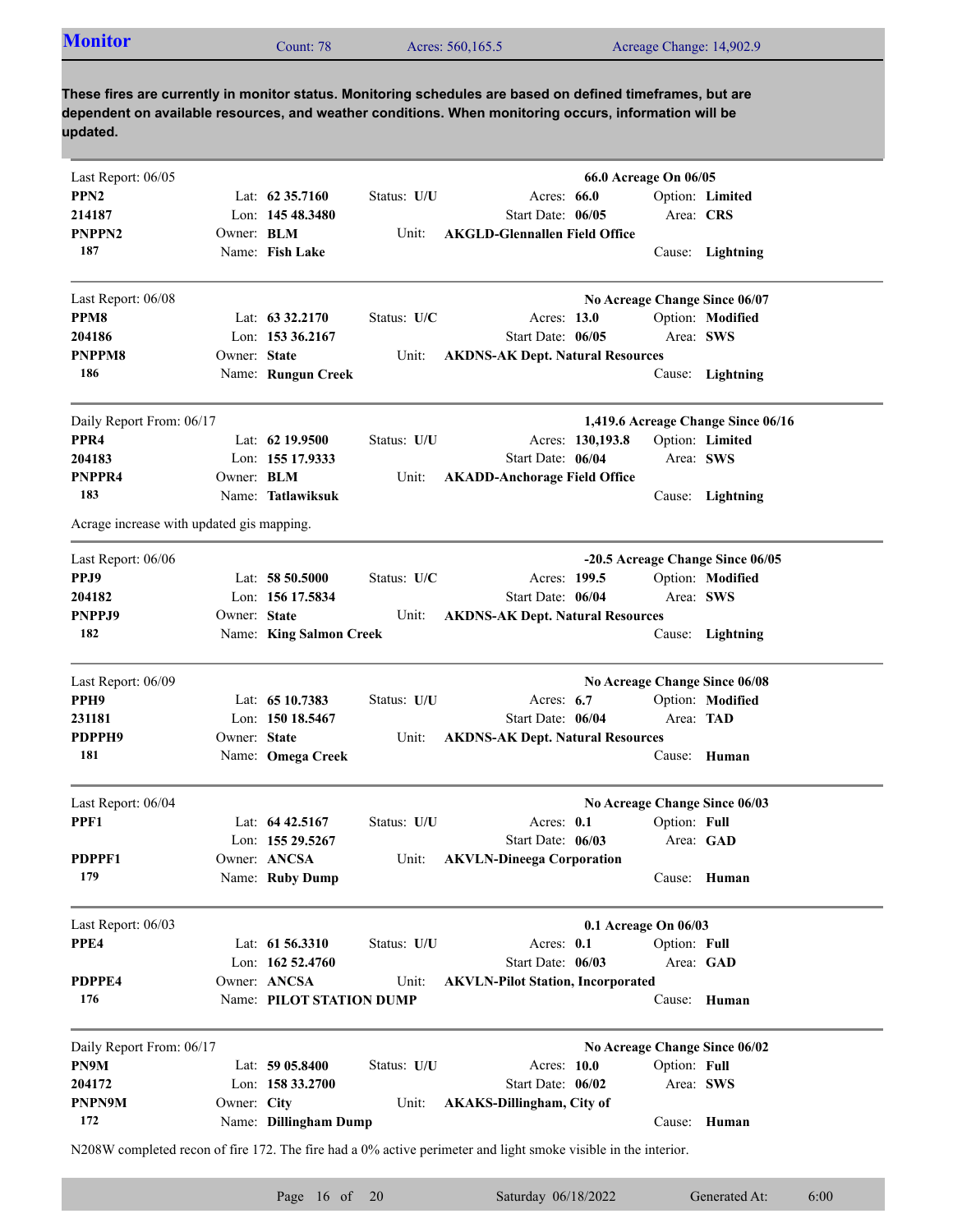|  | <b>Monitor</b><br>Acres: 560,165.5<br>Acreage Change: 14,902.9<br>Count: 78 |  |
|--|-----------------------------------------------------------------------------|--|
|--|-----------------------------------------------------------------------------|--|

| Last Report: 06/01 |              |                      |             | 0.3 Acreage On 06/01                              |                  |                                    |
|--------------------|--------------|----------------------|-------------|---------------------------------------------------|------------------|------------------------------------|
|                    |              | Lat: $5907.5150$     | Status: U/U | Acres: 0.3                                        | Option: Full     |                                    |
| 204166             |              | Lon: 161 33.5630     |             | Start Date: 06/01                                 | Area: SWS        |                                    |
|                    |              | Owner: ANCSA         | Unit:       | <b>AKVLN-Kiutsarak, Incorporated</b>              |                  |                                    |
| 166                |              | Name: Mumtrak Hill   |             |                                                   |                  | Cause: Undetermined                |
| Last Report: 06/01 |              |                      |             |                                                   |                  | No Acreage Change Since 05/31      |
| PN5C               |              | Lat: 62 49.3776      | Status: U/C | Acres: 41.0                                       | Option: Full     |                                    |
|                    |              | Lon: $16318.0480$    |             | Start Date: 05/30                                 | Area: GAD        |                                    |
| PDPN5C             |              | Owner: USFWS         | Unit:       | <b>AKYDR-Yukon Delta National Wildlife Refuge</b> |                  |                                    |
| 158                |              | Name: Pastolik River |             |                                                   |                  | Cause: Lightning                   |
| Last Report: 06/01 |              |                      |             |                                                   |                  | No Acreage Change Since 05/31      |
| PN5B               |              | Lat: $6301.6776$     | Status: U/C | Acres: 234.0                                      | Option: Full     |                                    |
|                    |              | Lon: $16303.6660$    |             | Start Date: 05/30                                 | Area: GAD        |                                    |
| PDPN5B             |              | Owner: ANCSA         | Unit:       | <b>AKVLN-Kotlik Yupik Corporation</b>             |                  |                                    |
| 157                |              | Name: Hogback Hill   |             |                                                   |                  | Cause: Lightning                   |
| Last Report: 06/09 |              |                      |             |                                                   |                  | 2,194.9 Acreage Change Since 06/07 |
| PN4F               |              | Lat: $5813.1500$     | Status: U/U | Acres: 10,321.9                                   |                  | Option: Limited                    |
| 204151             |              | Lon: 155 57.9667     |             | Start Date: 05/29                                 | Area: SWS        |                                    |
| PNPN4F             | Owner: NPS   |                      | Unit:       | <b>AKKAP-Katmai National Park and Preserve</b>    |                  |                                    |
| 151                |              | Name: Contact Creek  |             |                                                   |                  | Cause: Lightning                   |
| Last Report: 06/02 |              |                      |             |                                                   |                  | No Acreage Change Since 05/30      |
| PN3C               |              | Lat: $6511.9280$     | Status: U/C | Acres: 1.6                                        | Option: Full     |                                    |
| 231148             |              | Lon: 152 02.1180     |             | Start Date: 05/29                                 | Area: TAD        |                                    |
| PDPN3C             |              | Owner: Private       | Unit:       | <b>AKPRI-Private</b>                              |                  |                                    |
| 148                |              | Name: White Alice    |             |                                                   |                  | Cause: Human                       |
| Last Report: 05/27 |              |                      |             | 0.1 Acreage On 05/27                              |                  |                                    |
| PN1T               |              | Lat: $62\,55.2318$   | Status: U/U | Acres: 0.1                                        | Option: Full     |                                    |
| 231143             |              | Lon: $16005.4060$    |             | Start Date: 05/27                                 | Area: GAD        |                                    |
| PDPN1T             |              | Owner: ANCSA         | Unit:       | <b>AKVLN-Hee-yea-Lindge Corporation</b>           |                  |                                    |
| 143                |              | Name: Grayling Dump  |             |                                                   |                  | Cause: Human                       |
| Last Report: 05/26 |              |                      |             | 5.0 Acreage On 05/26                              |                  |                                    |
| PNY6               |              | Lat: 60 53.6667      | Status: U/C | Acres: 5.0                                        | Option: Full     |                                    |
| 204139             |              | Lon: 162 31.6667     |             | Start Date: 05/26                                 | Area: SWS        |                                    |
| PNPNY6             |              | Owner: ANCSA         | Unit:       | <b>AKVLN-Kasigluk, Incorporated</b>               |                  |                                    |
| 139                |              | Name: Kasigluk       |             |                                                   | Cause:           | Undetermined                       |
| Last Report: 05/31 |              |                      |             |                                                   |                  | No Acreage Change Since 05/28      |
| PNV1               |              | Lat: 59 50.9383      | Status: U/C | Acres: 13.3                                       |                  | Option: Critical                   |
| 203134             |              | Lon: 150 58.3750     |             | Start Date: 05/25                                 | Area: <b>KKS</b> |                                    |
| PNPNV1             | Owner: State |                      | Unit:       | <b>AKDNS-AK Dept. Natural Resources</b>           |                  |                                    |
| 134                |              | Name: Caribou        |             |                                                   |                  | Cause: Human                       |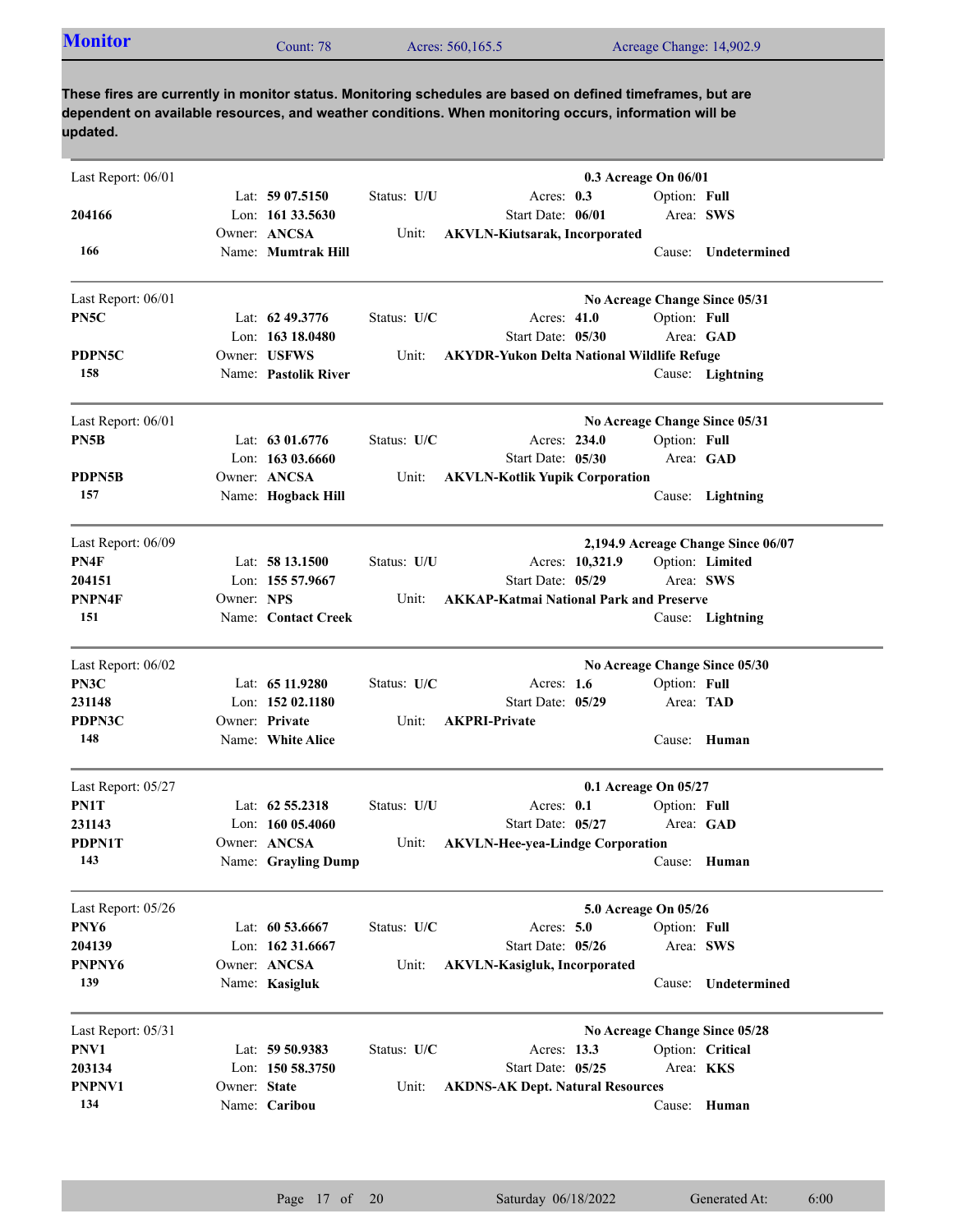| <b>Monitor</b><br>Acres: 560,165.5<br>Acreage Change: 14,902.9<br>Count: 78 |  |
|-----------------------------------------------------------------------------|--|
|-----------------------------------------------------------------------------|--|

| Last Report: 05/22 |              |                                   |             |                                                     | No Acreage Change Since 05/21   |                     |
|--------------------|--------------|-----------------------------------|-------------|-----------------------------------------------------|---------------------------------|---------------------|
| PNC3               |              | Lat: $64\,55.7600$                | Status: U/U | Acres: 40.8                                         |                                 | Option: Modified    |
|                    |              | Lon: 161 11.3517                  |             | Start Date: 05/21                                   | Area: GAD                       |                     |
| PDPNC3             |              | Owner: ANCSA                      | Unit:       | <b>AKVLN-Koyuk Native Corporation</b>               |                                 |                     |
| 121                |              | Name: Koyuk Dump                  |             |                                                     |                                 | Cause: Human        |
|                    |              |                                   |             |                                                     |                                 |                     |
| Last Report: 05/20 |              |                                   |             |                                                     | 0.1 Acreage On 05/20            |                     |
|                    |              | Lat: $63\,53.7350$                | Status: U/C | Acres: $0.1$                                        |                                 | Option: Limited     |
| 212111             |              | Lon: $14508.1200$                 |             | Start Date: 05/20                                   | Area: DAS                       |                     |
|                    | Owner: State |                                   | Unit:       | <b>AKDNS-AK Dept. Natural Resources</b>             |                                 |                     |
| 111                |              | Name: Barley Way                  |             |                                                     | Cause:                          | Human               |
|                    |              |                                   |             |                                                     |                                 |                     |
| Last Report: 05/20 |              |                                   |             |                                                     | 0.1 Acreage On 05/20            |                     |
| PM9B               |              | Lat: $6505.8410$                  | Status: U/U | Acres: 0.1                                          |                                 | Option: Limited     |
|                    |              | Lon: $141\,38.3700$               |             | Start Date: 05/20                                   |                                 | Area: UYD           |
| PDPM9B             | Owner: NPS   |                                   | Unit:       | <b>AKYCP-Yukon-Charley Rivers National Preserve</b> |                                 |                     |
| 109                |              | Name: Trout Creek                 |             |                                                     |                                 | Cause: Lightning    |
| Last Report: 05/23 |              |                                   |             |                                                     | 25.7 Acreage Change Since 05/20 |                     |
| PM9D               |              | Lat: $6501.5850$                  | Status: U/U | Acres: 25.8                                         |                                 | Option: Modified    |
|                    |              | Lon: 141 14.8017                  |             | Start Date: 05/20                                   |                                 | Area: UYD           |
| PDPM9D             |              | Owner: ANCSA                      | Unit:       | <b>AKDYN-Doyon, Limited</b>                         |                                 |                     |
| 108                |              | Name: Windfall Mountain           |             |                                                     |                                 | Cause: Lightning    |
| Last Report: 05/20 |              |                                   |             |                                                     | No Acreage Change Since 05/19   |                     |
| PM5M               |              | Lat: 58 36.4200                   | Status: U/C | Acres: 24.3                                         |                                 | Option: Unplanned   |
| 204096             |              | Lon: 159 57.9600                  |             | Start Date: 05/17                                   | Area: SWS                       |                     |
| PNPM5M             | Owner: State |                                   | Unit:       | <b>AKDNS-AK Dept. Natural Resources</b>             |                                 |                     |
| 096                |              | Name: Walrus Islands              |             |                                                     | Cause:                          | Undetermined        |
| Last Report: 05/16 |              |                                   |             |                                                     | 29.2 Acreage On 05/16           |                     |
| <b>PM38</b>        |              | Lat: $59\,42.6226$                | Status: U/C | Acres: 29.2                                         | Option: Full                    |                     |
| 204090             |              | Lon: $161\,53.2962$               |             | Start Date: 05/16                                   | Area: SWS                       |                     |
| PNPM38             |              | Owner: ANCSA                      | Unit:       | <b>AKVLN-Qanirtuuq, Incorporated</b>                |                                 |                     |
| 090                |              | Name: <b>Arolik</b>               |             |                                                     |                                 | Cause: Undetermined |
|                    |              |                                   |             |                                                     |                                 |                     |
| Last Report: 06/04 |              | Lat: 51 57.2683                   | Status: U/U | Acres: 919.6                                        | No Acreage Change Since 05/18   | Option: Unplanned   |
| 204078             |              | Lon: 176 38.7183                  |             | Start Date: 05/08                                   | Area: SWS                       |                     |
|                    | Owner: DOD   |                                   | Unit:       |                                                     |                                 |                     |
| 078                | Name: Adak   |                                   |             | <b>AKNVQ-U.S. Navy</b>                              |                                 | Cause: Human        |
|                    |              |                                   |             |                                                     |                                 |                     |
| Last Report: 05/29 |              |                                   |             |                                                     | No Acreage Change Since 05/12   |                     |
| PMS1               |              | Lat: 61 43.9700                   | Status: U/C | Acres: 0.1                                          | Option: Full                    |                     |
| 201077             |              | Lon: 149 01.7300                  |             | Start Date: 05/12                                   | Area: MSS                       |                     |
| <b>PNPMS1</b>      | Owner: State |                                   | Unit:       | <b>AKDNS-AK Dept. Natural Resources</b>             |                                 |                     |
| 077                |              | Name: Buffalo Mine Coal Seam 2022 |             |                                                     |                                 | Cause: Lightning    |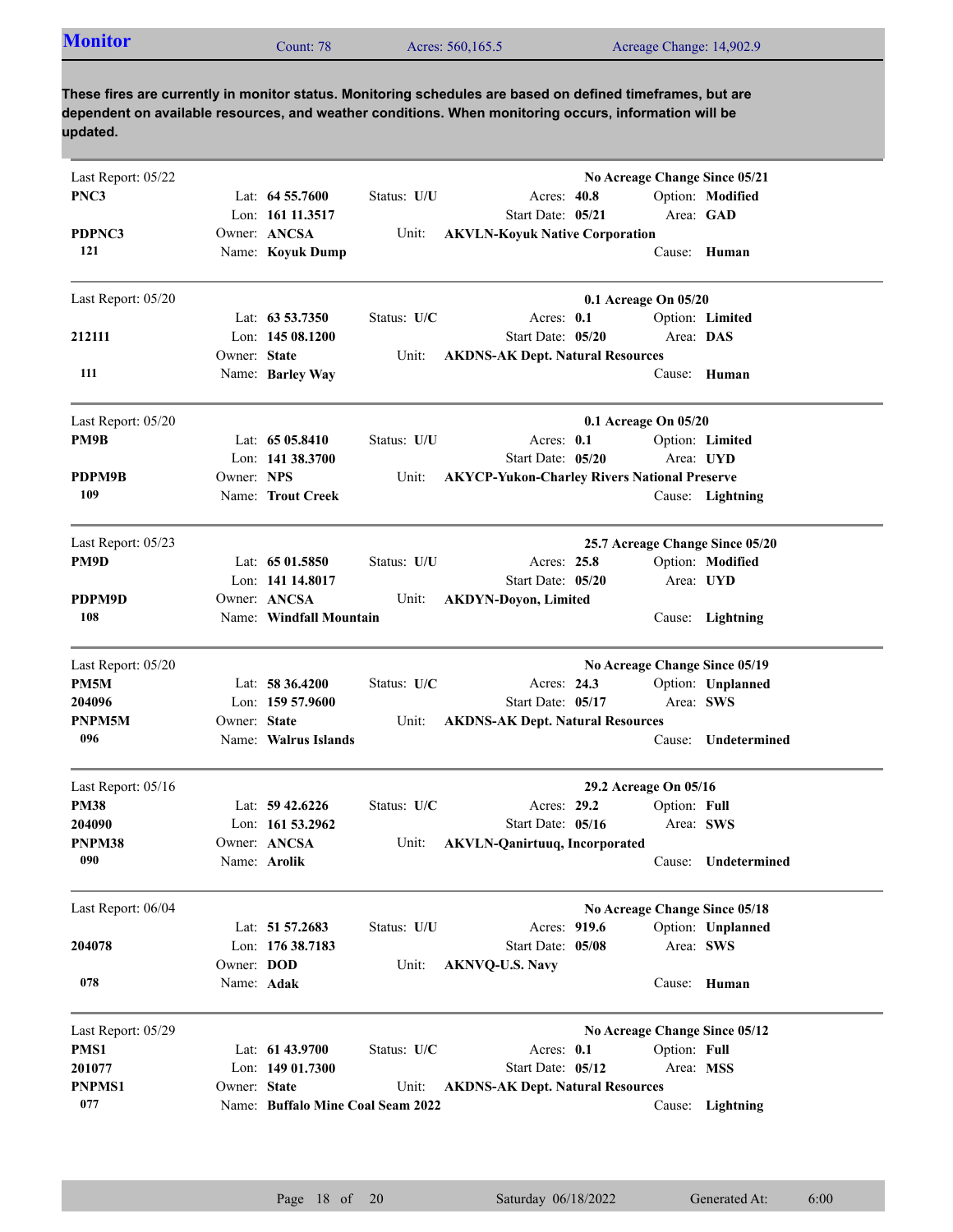| <b>Monitor</b><br>Acres: 560,165.5<br>Acreage Change: 14,902.9<br>Count: 78 |  |
|-----------------------------------------------------------------------------|--|
|-----------------------------------------------------------------------------|--|

| Last Report: 05/23 |                     |             |                                            |                 |           | No Acreage Change Since 04/26 |
|--------------------|---------------------|-------------|--------------------------------------------|-----------------|-----------|-------------------------------|
| PKS1               | Lat: $60\,32.1500$  | Status: U/U |                                            | Acres: 10,302.5 |           | Option: Limited               |
| 204012             | Lon: $160\,54.7500$ |             | Start Date: $04/16$                        |                 | Area: SWS |                               |
| <b>PNPKS1</b>      | Owner: USFWS        | Unit:       | AKYDR-Yukon Delta National Wildlife Refuge |                 |           |                               |
| 012                | Name: Kwethluk      |             |                                            |                 | Cause:    | Undetermined                  |